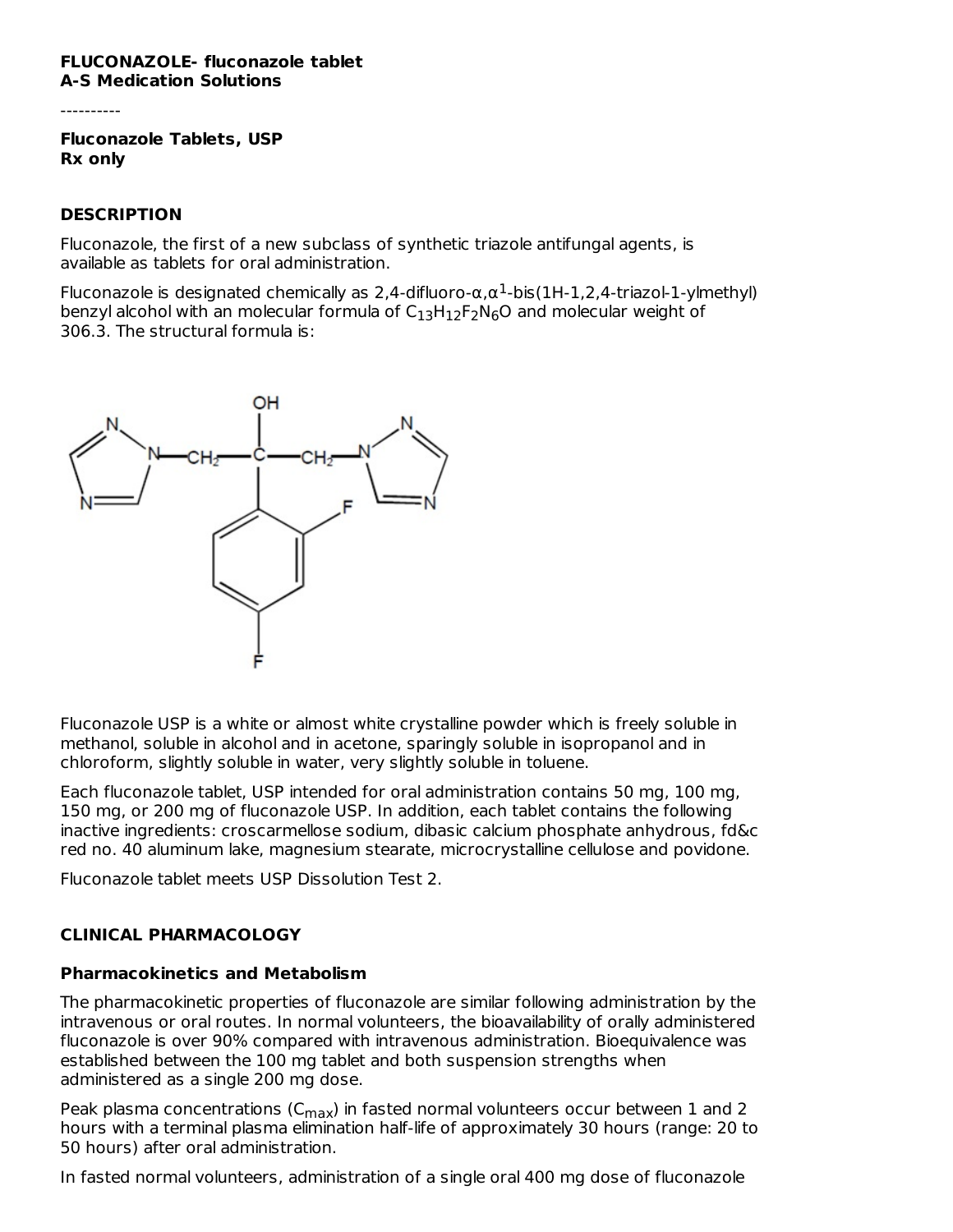leads to a mean C<sub>max</sub> of 6.72 mcg/mL (range: 4.12 mcg/mL to 8.08 mcg/mL) and after single oral doses of 50 mg to 400 mg, fluconazole plasma concentrations and area under the plasma concentration-time curve (AUC) are dose proportional.

The C $_{\sf max}$  and AUC data from a food-effect study involving administration of fluconazole tablets to healthy volunteers under fasting conditions and with a high-fat meal indicated that exposure to the drug is not affected by food. Therefore, fluconazole may be taken without regard to meals. (See DOSAGE AND ADMINISTRATION.)

Steady-state concentrations are reached within 5 to 10 days following oral doses of 50 mg to 400 mg given once daily. Administration of a loading dose (on Day 1) of twice the usual daily dose results in plasma concentrations close to steady-state by the second day. The apparent volume of distribution of fluconazole approximates that of total body water. Plasma protein binding is low (11 to 12%). Following either single-or multiple oral doses for up to 14 days, fluconazole penetrates into all body fluids studied (see table below). In normal volunteers, saliva concentrations of fluconazole were equal to or slightly greater than plasma concentrations regardless of dose, route, or duration of dosing. In patients with bronchiectasis, sputum concentrations of fluconazole following a single 150 mg oral dose were equal to plasma concentrations at both 4 and 24 hours post dose. In patients with fungal meningitis, fluconazole concentrations in the cerebrospinal fluid (CSF) are approximately 80% of the corresponding plasma concentrations.

A single oral 150 mg dose of fluconazole administered to 27 patients penetrated into vaginal tissue, resulting in tissue: plasma ratios ranging from 0.94 to 1.14 over the first 48 hours following dosing.

| <b>Tissue or Fluid</b>           | <b>Ratio of Fluconazole</b><br><b>Tissue (Fluid)/Plasma</b> |
|----------------------------------|-------------------------------------------------------------|
|                                  | <b>Concentration*</b>                                       |
| Cerebrospinal fluid <sup>†</sup> | $0.5$ to $0.9$                                              |
| Saliva                           |                                                             |
| Sputum                           |                                                             |
| <b>Blister fluid</b>             |                                                             |
| Urine                            | 10                                                          |
| Normal skin                      | 10                                                          |
| <b>Nails</b>                     |                                                             |
| <b>Blister skin</b>              | 2                                                           |
| Vaginal tissue                   |                                                             |
| Vaginal fluid                    | 0.4 to 0.7                                                  |

A single oral 150 mg dose of fluconazole administered to 14 patients penetrated into vaginal fluid, resulting in fluid: plasma ratios ranging from 0.36 to 0.71 over the first 72 hours following dosing.

\* Relative to concurrent concentrations in plasma in subjects with normal renal function.

† Independent of degree of meningeal inflammation.

In normal volunteers, fluconazole is cleared primarily by renal excretion, with approximately 80% of the administered dose appearing in the urine as unchanged drug. About 11% of the dose is excreted in the urine as metabolites.

The pharmacokinetics of fluconazole are markedly affected by reduction in renal function. There is an inverse relationship between the elimination half-life and creatinine clearance. The dose of fluconazole may need to be reduced in patients with impaired renal function. (See DOSAGE AND ADMINISTRATION.) A 3-hour hemodialysis session decreases plasma concentrations by approximately 50%.

In normal volunteers, fluconazole administration (doses ranging from 200 mg to 400 mg once daily for up to 14 days) was associated with small and inconsistent effects on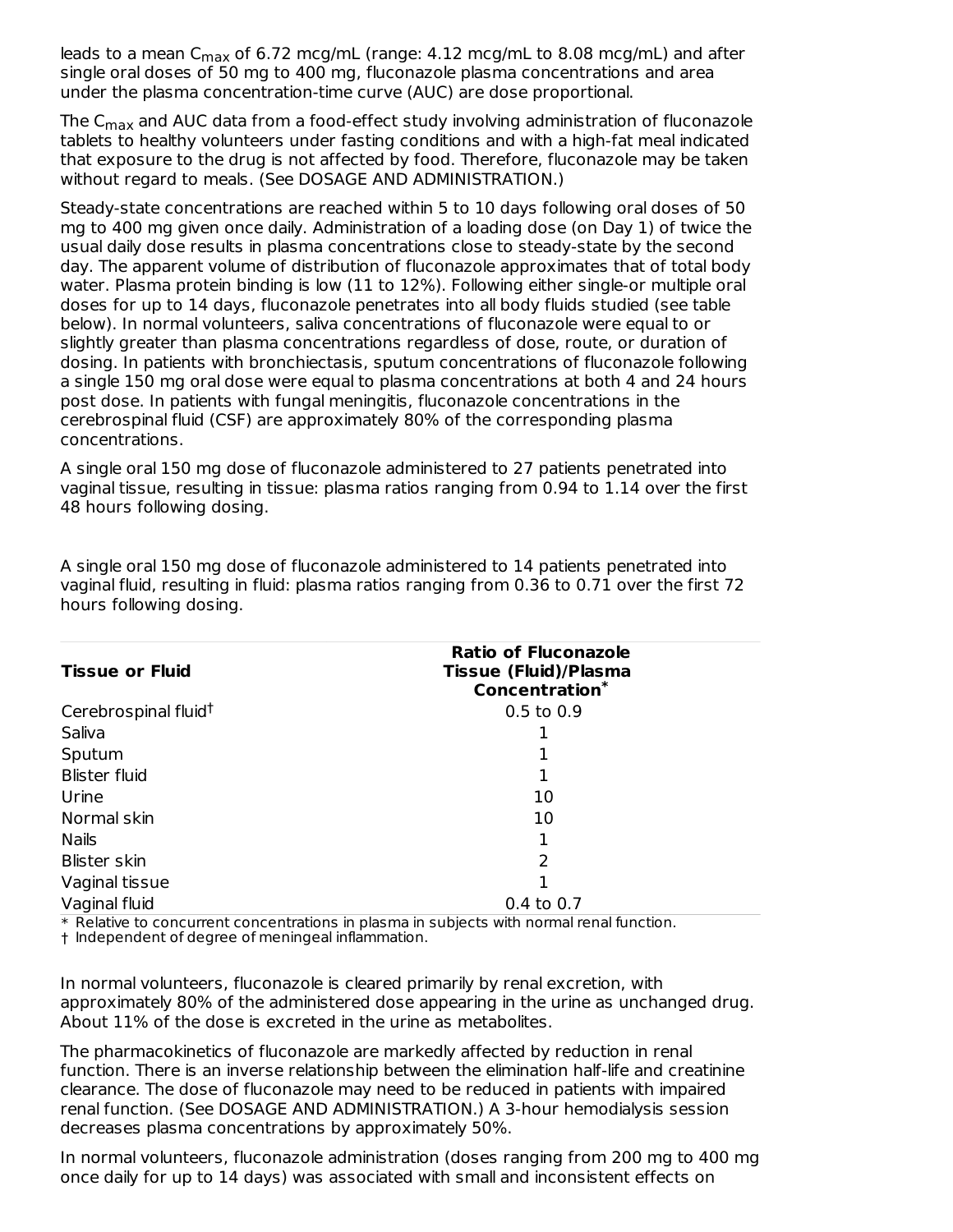testosterone concentrations, endogenous corticosteroid concentrations, and the adrenocorticotropic hormone (ACTH)-stimulated cortisol response.

#### **Pharmacokinetics in Children**

|                         |                          | Age Studied Dose (mg/kg) Clearance (mL/min/kg) Half-life (Hours) |      | $C_{\text{max}}$<br>(mcg/mL) | Vdss (L/kg)                           |
|-------------------------|--------------------------|------------------------------------------------------------------|------|------------------------------|---------------------------------------|
| 9 Months to<br>13 years | Single-Oral<br>$2$ mg/kg | 0.40(38%)<br>$N = 14$                                            | 25   | 2.9(22%)<br>$N=16$           |                                       |
| 9 Months to<br>13 years | Single-Oral<br>8 mg/kg   | 0.51(60%)<br>$N=15$                                              | 19.5 | 9.8(20%)<br>$N = 15$         |                                       |
| $ 5$ to 15 years        | Multiple IV<br>$2$ mg/kg | $0.49(40\%)$<br>$N=4$                                            | 17.4 | $N=5$                        | 5.5 (25%) $ 0.722$ (36%)<br>$N=4$     |
| 5 to 15 years           | Multiple IV<br>4 mg/kg   | 0.59(64%)<br>$N=5$                                               | 15.2 | $N=6$                        | $ 11.4 (44\%) 0.729 (33\%) $<br>$N=5$ |
| $5$ to 15 years         | Multiple IV<br>8 mg/kg   | 0.66(31%)<br>$N=7$                                               | 17.6 | $N=8$                        | $ 14.1 (22\%) 1.069 (37\%)$<br>$N=7$  |

In children, the following pharmacokinetic data {Mean (%cv)} have been reported:

Clearance corrected for body weight was not affected by age in these studies. Mean body clearance in adults is reported to be 0.23 (17%) mL/min/kg.

In premature newborns (gestational age 26 to 29 weeks), the mean (%cv) clearance within 36 hours of birth was 0.180 (35%, N=7) mL/min/kg, which increased with time to a mean of 0.218 (31%, N=9) mL/min/kg six days later and 0.333 (56%, N=4) mL/min/kg 12 days later. Similarly, the half-life was 73.6 hours, which decreased with time to a mean of 53.2 hours six days later and 46.6 hours 12 days later.

### **Pharmacokinetics in Elderly**

A pharmacokinetic study was conducted in 22 subjects, 65 years of age or older receiving a single 50 mg oral dose of fluconazole. Ten of these patients were concomitantly receiving diuretics. The C<sub>max</sub> was  $1.54$  mcg/mL and occurred at  $1.3$  hours post dose. The mean AUC was 76.4  $\pm$  20.3 mcg⋅h/mL, and the mean terminal half-life was 46.2 hours. These pharmacokinetic parameter values are higher than analogous values reported for normal young male volunteers. Coadministration of diuretics did not significantly alter the AUC or C<sub>max</sub>. In addition, creatinine clearance (74 mL/min), the percent of drug recovered unchanged in urine (0 to 24 hours, 22%), and the fluconazole renal clearance estimates (0.124 mL/min/kg) for the elderly were generally lower than those of younger volunteers. Thus, the alteration of fluconazole disposition in the elderly appears to be related to reduced renal function characteristic of this group. A plot of each subject's terminal elimination half-life versus creatinine clearance compared to the predicted half-life- creatinine clearance curve derived from normal subjects and subjects with varying degrees of renal insufficiency indicated that 21 of 22 subjects fell within the 95% confidence limit of the predicted half-life- creatinine clearance curves. These results are consistent with the hypothesis that higher values for the pharmacokinetic parameters observed in the elderly subjects compared to normal young male volunteers are due to the decreased kidney function that is expected in the elderly.

# **Drug Interaction Studies (See PRECAUTIONS, Drug Interactions)**

Oral contraceptives: Oral contraceptives were administered as a single dose both before and after the oral administration of fluconazole 50 mg once daily for 10 days in 10 healthy women. There was no significant difference in ethinyl estradiol or levonorgestrel AUC after the administration of 50 mg of fluconazole. The mean increase in ethinyl estradiol AUC was 6% (range: –47 to 108%) and levonorgestrel AUC increased 17%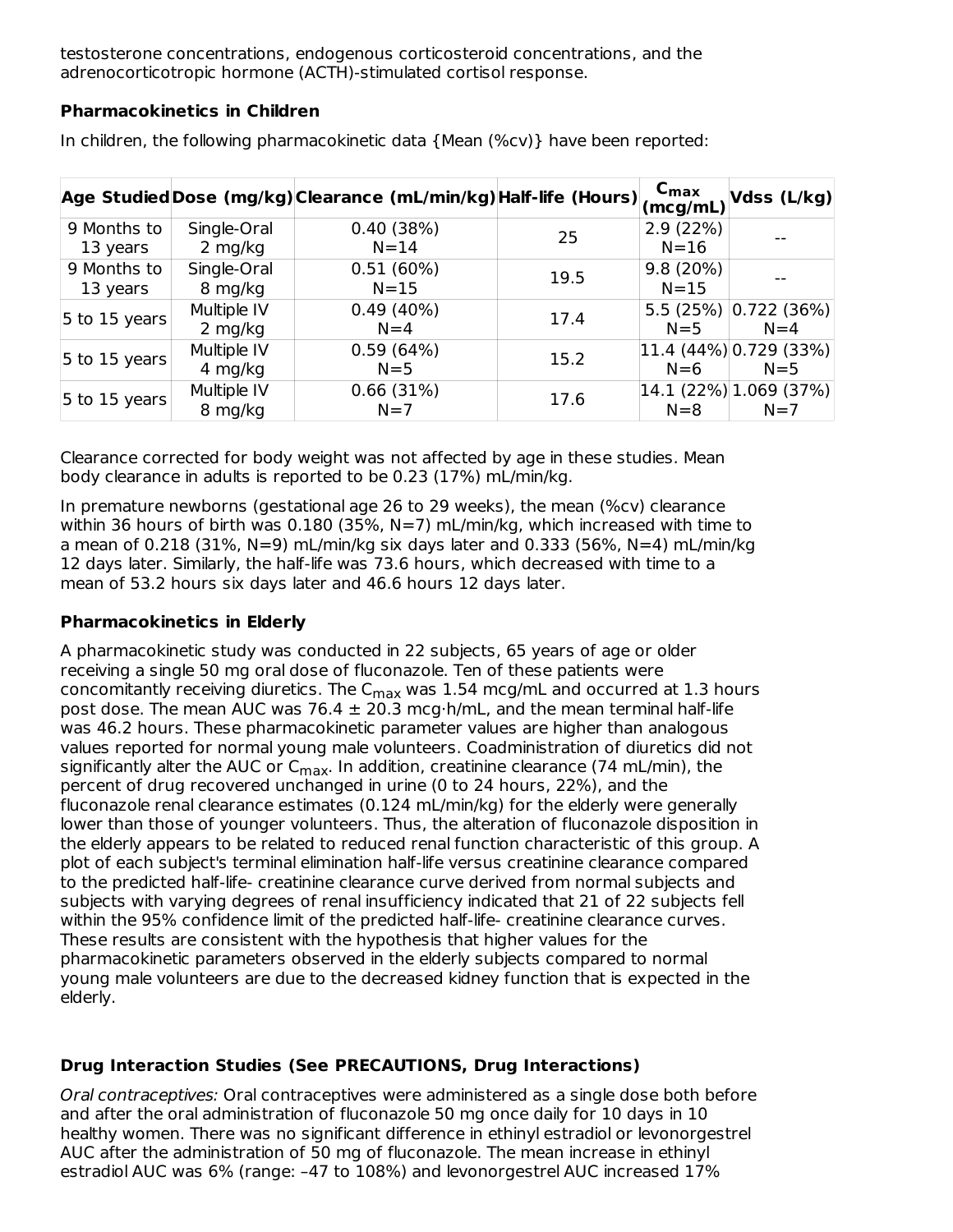(range: –33 to 141%).

In a second study, twenty-five normal females received daily doses of both 200 mg fluconazole tablets or placebo for two, ten-day periods. The treatment cycles were one month apart with all subjects receiving fluconazole during one cycle and placebo during the other. The order of study treatment was random. Single doses of an oral contraceptive tablet containing levonorgestrel and ethinyl estradiol were administered on the final treatment day (Day 10) of both cycles. Following administration of 200 mg of fluconazole, the mean percentage increase of AUC for levonorgestrel compared to placebo was 25% (range: –12 to 82%) and the mean percentage increase for ethinyl estradiol compared to placebo was 38% (range: –11 to 101%). Both of these increases were statistically significantly different from placebo.

A third study evaluated the potential interaction of once-weekly dosing of fluconazole 300 mg to 21 normal females taking an oral contraceptive containing ethinyl estradiol and norethindrone. In this placebo-controlled, double-blind, randomized, two-way crossover study carried out over three cycles of oral contraceptive treatment, fluconazole dosing resulted in small increases in the mean AUCs of ethinyl estradiol and norethindrone compared to similar placebo dosing. The mean AUCs of ethinyl estradiol and norethindrone increased by 24% (95% C.I. range: 18 to 31%) and 13% (95% C.I. range: 8 to 18%), respectively, relative to placebo. Fluconazole treatment did not cause a decrease in the ethinyl estradiol AUC of any individual subject in this study compared to placebo dosing. The individual AUC values of norethindrone decreased very slightly (<5%) in 3 of the 21 subjects after fluconazole treatment.

Cimetidine: Fluconazole 100 mg was administered as a single oral dose alone and two hours after a single dose of cimetidine 400 mg to six healthy male volunteers. After the administration of cimetidine, there was a significant decrease in fluconazole AUC and C<sub>max</sub>. There was a mean  $\pm$  SD decrease in fluconazole AUC of  $13\% \pm 11\%$  (range: -3.4 to -31%) and C<sub>max</sub> decreased 19%  $\pm$  14% (range: -5 to -40%). However, the administration of cimetidine 600 mg to 900 mg intravenously over a four-hour period (from one hour before to 3 hours after a single oral dose of fluconazole 200 mg) did not affect the bioavailability or pharmacokinetics of fluconazole in 24 healthy male volunteers.

Antacid: Administration of Maalox $^{\circledR^*}$  (20 mL) to 14 normal male volunteers immediately prior to a single dose of fluconazole 100 mg had no effect on the absorption or elimination of fluconazole.

Hydrochlorothiazide: Concomitant oral administration of 100 mg fluconazole and 50 mg hydrochlorothiazide for 10 days in 13 normal volunteers resulted in a significant increase in fluconazole AUC and  $\mathsf{C}_{\mathsf{max}}$  compared to fluconazole given alone. There was a mean  $\pm$ SD increase in fluconazole AUC and C<sub>max</sub> of 45%  $\pm$  31% (range: 19 to 114%) and 43%  $\pm$  31% (range: 19 to 122%), respectively. These changes are attributed to a mean  $\pm$  SD reduction in renal clearance of  $30\% \pm 12\%$  (range: -10 to -50%).

Rifampin: Administration of a single oral 200 mg dose of fluconazole after 15 days of rifampin administered as 600 mg daily in eight healthy male volunteers resulted in a significant decrease in fluconazole AUC and a significant increase in apparent oral clearance of fluconazole. There was a mean  $\pm$  SD reduction in fluconazole AUC of 23%  $\pm$  9% (range: -13 to -42%). Apparent oral clearance of fluconazole increased 32%  $\pm$ 17% (range: 16 to 72%). Fluconazole half-life decreased from  $33.4 \pm 4.4$  hours to 26.8 ± 3.9 hours. (See PRECAUTIONS.)

Warfarin: There was a significant increase in prothrombin time response (area under the prothrombin time-time curve) following a single dose of warfarin (15 mg) administered to 13 normal male volunteers following oral fluconazole 200 mg administered daily for 14 days as compared to the administration of warfarin alone. There was a mean  $\pm$  SD increase in the prothrombin time response (area under the prothrombin time-time curve) of 7% ± 4% (range: –2 to 13%). (See PRECAUTIONS.) Mean is based on data from 12 subjects as one of 13 subjects experienced a 2-fold increase in his prothrombin time response.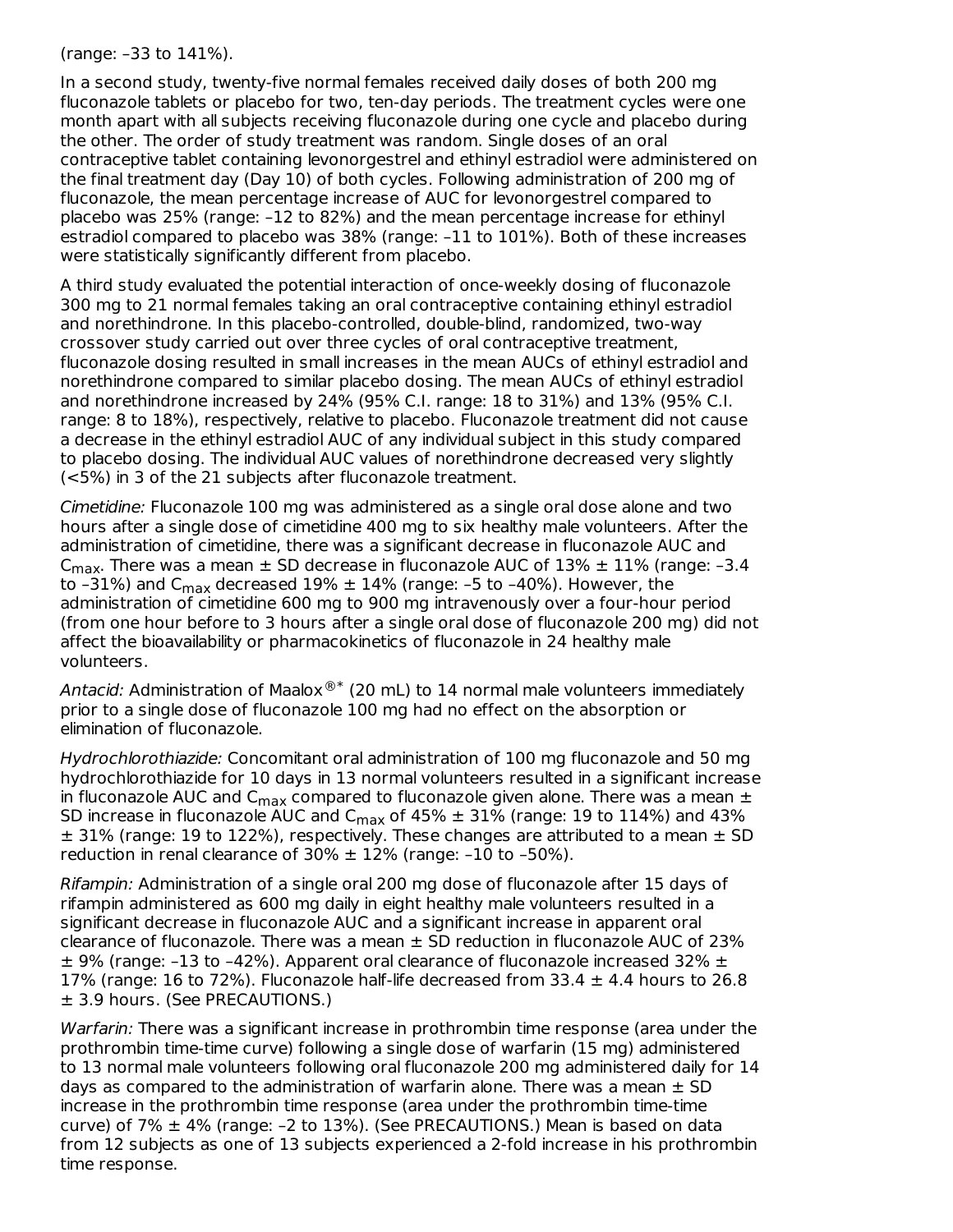Phenytoin: Phenytoin AUC was determined after 4 days of phenytoin dosing (200 mg daily, orally for 3 days followed by 250 mg intravenously for one dose) both with and without the administration of fluconazole (oral fluconazole 200 mg daily for 16 days) in 10 normal male volunteers. There was a significant increase in phenytoin AUC. The mean  $\pm$  SD increase in phenytoin AUC was 88%  $\pm$  68% (range: 16 to 247%). The absolute magnitude of this interaction is unknown because of the intrinsically nonlinear disposition of phenytoin. (See PRECAUTIONS.)

*Cyclosporine:* Cyclosporine AUC and C<sub>max</sub> were determined before and after the administration of fluconazole 200 mg daily for 14 days in eight renal transplant patients who had been on cyclosporine therapy for at least 6 months and on a stable cyclosporine dose for at least 6 weeks. There was a significant increase in cyclosporine AUC, C<sub>max</sub>, C<sub>min</sub> (24-hour concentration), and a significant reduction in apparent oral clearance following the administration of fluconazole.

The mean  $\pm$  SD increase in AUC was 92%  $\pm$  43% (range: 18 to 147%). The C $_{\sf max}$ increased 60%  $\pm$  48% (range: -5 to 133%). The C<sub>min</sub> increased 157%  $\pm$  96% (range: 33 to 360%). The apparent oral clearance decreased  $45\% \pm 15\%$  (range: -15 to -60%). (See PRECAUTIONS.)

Zidovudine: Plasma zidovudine concentrations were determined on two occasions (before and following fluconazole 200 mg daily for 15 days) in 13 volunteers with AIDS or ARC who were on a stable zidovudine dose for at least two weeks. There was a significant increase in zidovudine AUC following the administration of fluconazole. The mean  $\pm$  SD increase in AUC was 20%  $\pm$  32% (range: -27 to 104%). The metabolite, GZDV, to parent drug ratio significantly decreased after the administration of fluconazole, from 7.6  $\pm$  3.6 to 5.7  $\pm$  2.2.

Theophylline: The pharmacokinetics of theophylline were determined from a single intravenous dose of aminophylline (6 mg/kg) before and after the oral administration of fluconazole 200 mg daily for 14 days in 16 normal male volunteers. There were significant increases in theophylline AUC, C<sub>max</sub>, and half-life with a corresponding decrease in clearance. The mean  $\pm$  SD theophylline AUC increased 21%  $\pm$  16% (range: -5 to 48%). The C<sub>max</sub> increased 13%  $\pm$  17% (range: -13 to 40%). Theophylline clearance decreased  $16\% \pm 11\%$  (range: -32 to 5%). The half-life of theophylline increased from  $6.6 \pm 1.7$  hours to  $7.9 \pm 1.5$  hours. (See PRECAUTIONS.)

Terfenadine: Six healthy volunteers received terfenadine 60 mg BID for 15 days. Fluconazole 200 mg was administered daily from days 9 through 15. Fluconazole did not affect terfenadine plasma concentrations. Terfenadine acid metabolite AUC increased  $36\% \pm 36\%$  (range: 7 to 102%) from Day 8 to Day 15 with the concomitant administration of fluconazole. There was no change in cardiac repolarization as measured by Holter QTc intervals. Another study at a 400 mg and 800 mg daily dose of fluconazole demonstrated that fluconazole taken in doses of 400 mg/day or greater significantly increases plasma levels of terfenadine when taken concomitantly. (See CONTRAINDICATIONS and PRECAUTIONS.)

Quinidine: Although not studied in vitro or in vivo, concomitant administration of fluconazole with quinidine may result in inhibition of quinidine metabolism. Use of quinidine has been associated with QT prolongation and rare occurrences of torsade de pointes. Coadministration of fluconazole and quinidine is contraindicated. (See CONTRAINDICATIONS and PRECAUTIONS.)

Oral hypoglycemics: The effects of fluconazole on the pharmacokinetics of the sulfonylurea oral hypoglycemic agents tolbutamide, glipizide, and glyburide were evaluated in three placebo-controlled studies in normal volunteers. All subjects received the sulfonylurea alone as a single dose and again as a single dose following the administration of fluconazole 100 mg daily for 7 days. In these three studies, 22/46 (47.8%) of fluconazole-treated patients and 9/22 (40.1%) of placebo-treated patients experienced symptoms consistent with hypoglycemia. (See PRECAUTIONS.)

Tolbutamide: In 13 normal male volunteers, there was significant increase in tolbutamide (500 mg single dose) AUC and C<sub>max</sub> following the administration of fluconazole. There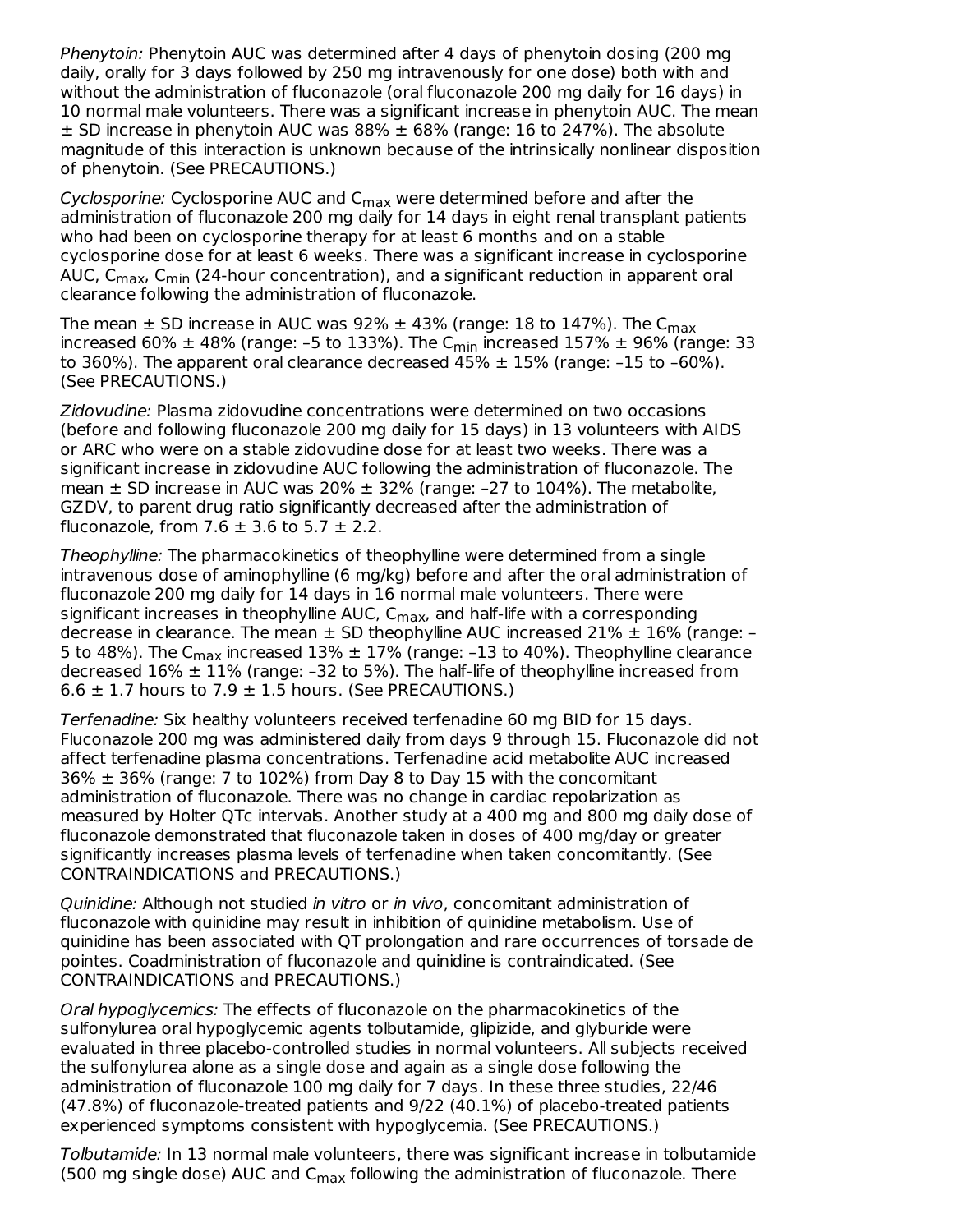was a mean  $\pm$  SD increase in tolbutamide AUC of 26%  $\pm$  9% (range: 12 to 39%). Tolbutamide C<sub>max</sub> increased 11% ± 9% (range: -6 to 27%). (See PRECAUTIONS.)

*Glipizide:* The AUC and C<sub>max</sub> of glipizide (2.5 mg single dose) were significantly increased following the administration of fluconazole in 13 normal male volunteers. There was a mean  $\pm$  SD increase in AUC of 49%  $\pm$  13% (range: 27 to 73%) and an increase in C $_{\sf max}$ of 19% ± 23% (range: –11 to 79%). (See PRECAUTIONS.)

*Glyburide:* The AUC and C<sub>max</sub> of glyburide (5 mg single dose) were significantly increased following the administration of fluconazole in 20 normal male volunteers. There was a mean  $\pm$  SD increase in AUC of 44%  $\pm$  29% (range: -13 to 115%) and C $_{\sf max}$ increased  $19\% \pm 19\%$  (range: -23 to 62%). Five subjects required oral glucose following the ingestion of glyburide after 7 days of fluconazole administration. (See PRECAUTIONS.)

Rifabutin: There have been published reports that an interaction exists when fluconazole is administered concomitantly with rifabutin, leading to increased serum levels of rifabutin. (See PRECAUTIONS.)

Tacrolimus: There have been published reports that an interaction exists when fluconazole is administered concomitantly with tacrolimus, leading to increased serum levels of tacrolimus. (See PRECAUTIONS.)

Cisapride: A placebo-controlled, randomized, multiple-dose study examined the potential interaction of fluconazole with cisapride. Two groups of 10 normal subjects were administered fluconazole 200 mg daily or placebo. Cisapride 20 mg four times daily was started after 7 days of fluconazole or placebo dosing. Following a single dose of fluconazole, there was a 101% increase in the cisapride AUC and a 91% increase in the cisapride C<sub>max</sub>. Following multiple doses of fluconazole, there was a 192% increase in the cisapride AUC and a 154% increase in the cisapride C<sub>max</sub>. Fluconazole significantly increased the QTc interval in subjects receiving cisapride 20 mg four times daily for 5 days. (See CONTRAINDICATIONS and PRECAUTIONS.)

Midazolam: The effect of fluconazole on the pharmacokinetics and pharmacodynamics of midazolam was examined in a randomized, cross-over study in 12 volunteers. In the study, subjects ingested placebo or 400 mg fluconazole on Day 1 followed by 200 mg daily from Day 2 to Day 6. In addition, a 7.5 mg dose of midazolam was orally ingested on the first day, 0.05 mg/kg was administered intravenously on the fourth day, and 7.5 mg orally on the sixth day. Fluconazole reduced the clearance of IV midazolam by 51%. On the first day of dosing, fluconazole increased the midazolam AUC and  $\mathsf{C}_{\mathsf{max}}$  by 259% and 150%, respectively. On the sixth day of dosing, fluconazole increased the midazolam AUC and C<sub>max</sub> by 259% and 74%, respectively. The psychomotor effects of midazolam were significantly increased after oral administration of midazolam but not significantly affected following intravenous midazolam.

A second randomized, double-dummy, placebo-controlled, cross over study in three phases was performed to determine the effect of route of administration of fluconazole on the interaction between fluconazole and midazolam. In each phase the subjects were given oral fluconazole 400 mg and intravenous saline; oral placebo and intravenous fluconazole 400 mg; and oral placebo and IV saline. An oral dose of 7.5 mg of midazolam was ingested after fluconazole/placebo. The AUC and C<sub>max</sub> of midazolam were significantly higher after oral than IV administration of fluconazole. Oral fluconazole increased the midazolam AUC and C<sub>max</sub> by 272% and 129%, respectively. IV fluconazole increased the midazolam AUC and C<sub>max</sub> by 244% and 79%, respectively. Both oral and IV fluconazole increased the pharmacodynamic effects of midazolam. (See PRECAUTIONS.)

Azithromycin: An open-label, randomized, three-way crossover study in 18 healthy subjects assessed the effect of a single 800 mg oral dose of fluconazole on the pharmacokinetics of a single 1200 mg oral dose of azithromycin as well as the effects of azithromycin on the pharmacokinetics of fluconazole. There was no significant pharmacokinetic interaction between fluconazole and azithromycin.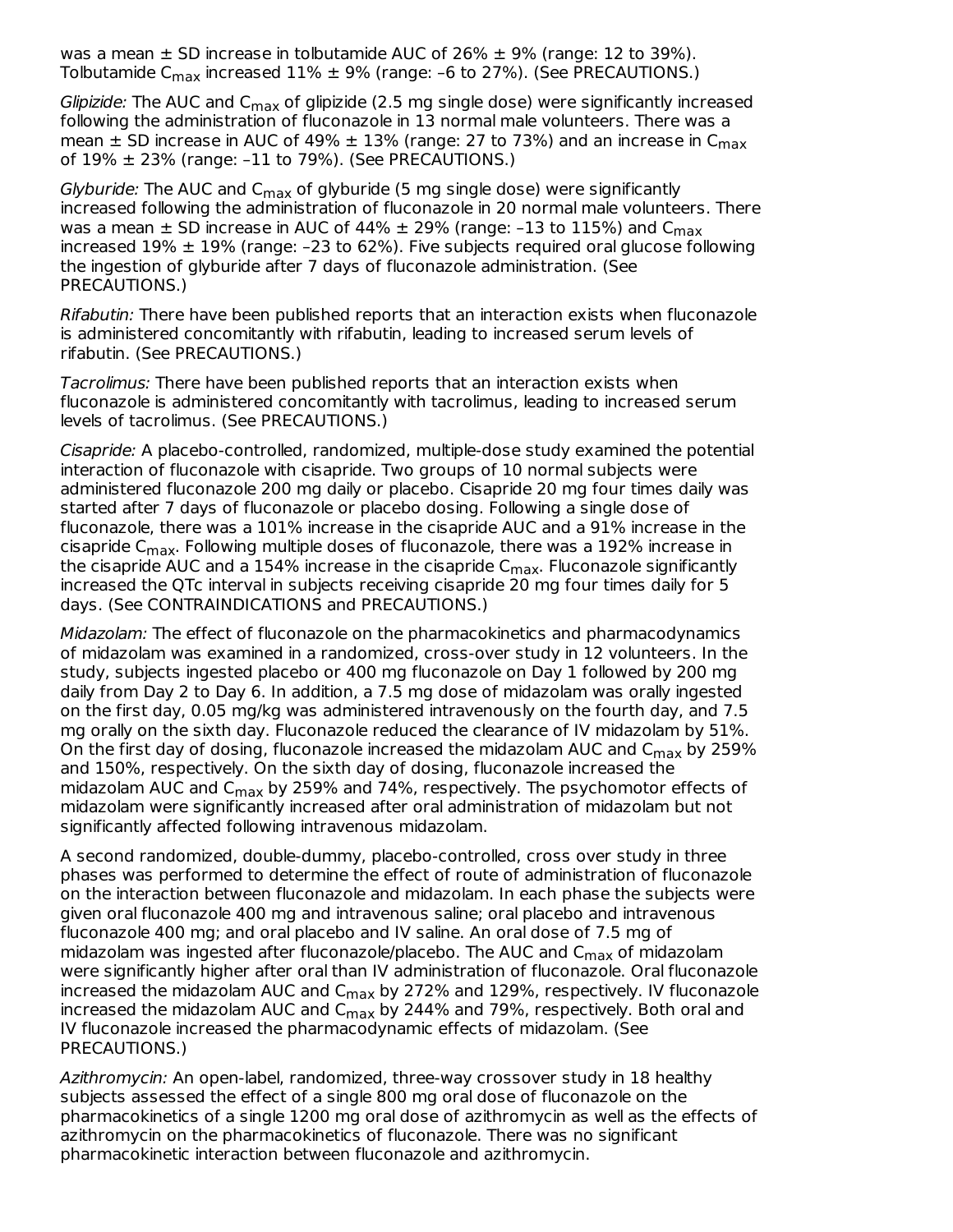Voriconazole: Voriconazole is a substrate for both CYP2C9 and CYP3A4 isoenzymes. Concurrent administration of oral Voriconazole (400 mg Q12h for 1 day, then 200 mg Q12h for 2.5 days) and oral fluconazole (400 mg on Day 1, then 200 mg Q24h for 4 days) to 6 healthy male subjects resulted in an increase in  $\mathsf{C}_{\mathsf{max}}$  and  $\mathsf{AUC}_{\mathsf{T}}$  of voriconazole by an average of 57% (90% CI: 20% to 107%) and 79% (90% CI: 40% to 128%), respectively. In a follow-on clinical study involving 8 healthy male subjects, reduced dosing and/or frequency of voriconazole and fluconazole did not eliminate or diminish this effect. Concomitant administration of voriconazole and fluconazole at any dose is not recommended. Close monitoring for adverse events related to voriconazole is recommended if voriconazole is used sequentially after fluconazole, especially within 24 h of the last dose of fluconazole. (See PRECAUTIONS.)

Tofacitinib: Coadministration of fluconazole (400 mg on Day 1 and 200 mg once daily for 6 days [Days 2 to 7]) and tofacitinib (30 mg single dose on Day 5) in healthy subjects resulted in increased mean tofacitinib AUC and C $_{\sf max}$  values of approximately 79% (90%  $\,$ CI: 64% to 96%) and 27% (90% CI: 12% to 44%), respectively, compared to administration of tofacitinib alone. (See PRECAUTIONS.)

# **Microbiology**

### **Mechanism of Action**

Fluconazole is a highly selective inhibitor of fungal cytochrome P450 dependent enzyme lanosterol 14-α-demethylase. This enzyme functions to convert lanosterol to ergosterol. The subsequent loss of normal sterols correlates with the accumulation of  $14-\alpha$ -methyl sterols in fungi and may be responsible for the fungistatic activity of fluconazole. Mammalian cell demethylation is much less sensitive to fluconazole inhibition.

#### **Resistance**

A potential for development of resistance to fluconazole is well known. Fungal isolates exhibiting reduced susceptibility to other azoles may also show reduced susceptibility to fluconazole. The frequency of drug resistance development for the various fungi for which this drug is indicated is not known.

Fluconazole resistance may arise from a modification in the quality or quantity of the target enzyme (lanosterol 14-α-demethylase), reduced access to the drug target, or some combination of these mechanisms.

Point mutations in the gene (ERG11) encoding for the target enzyme lead to an altered target with decreased affinity for azoles. Overexpression of ERG11 results in the production of high concentrations of the target enzyme, creating the need for higher intracellular drug concentrations to inhibit all of the enzyme molecules in the cell.

The second major mechanism of drug resistance involves active efflux of fluconazole out of the cell through the activation of two types of multidrug efflux transporters; the major facilitators (encoded by MDR genes) and those of the ATP-binding cassette superfamily (encoded by CDR genes). Upregulation of the MDR gene leads to fluconazole resistance, whereas, upregulation of CDR genes may lead to resistance to multiple azoles.

Resistance in Candida glabrata usually includes upregulation of CDR genes resulting in resistance to multiple azoles. For an isolate where the minimum inhibitory concentration (MIC) is categorized as Intermediate (16 mcg/mL to 32 mcg/mL), the highest fluconazole dose is recommended.

Candida krusei should be considered to be resistant to fluconazole. Resistance in C. krusei appears to be mediated by reduced sensitivity of the target enzyme to inhibition by the agent.

There have been reports of cases of superinfection with Candida species other than C. albicans, which are often inherently not susceptible to fluconazole (e.g., Candida krusei). Such cases may require alternative antifungal therapy.

### **Antimicrobial Activity**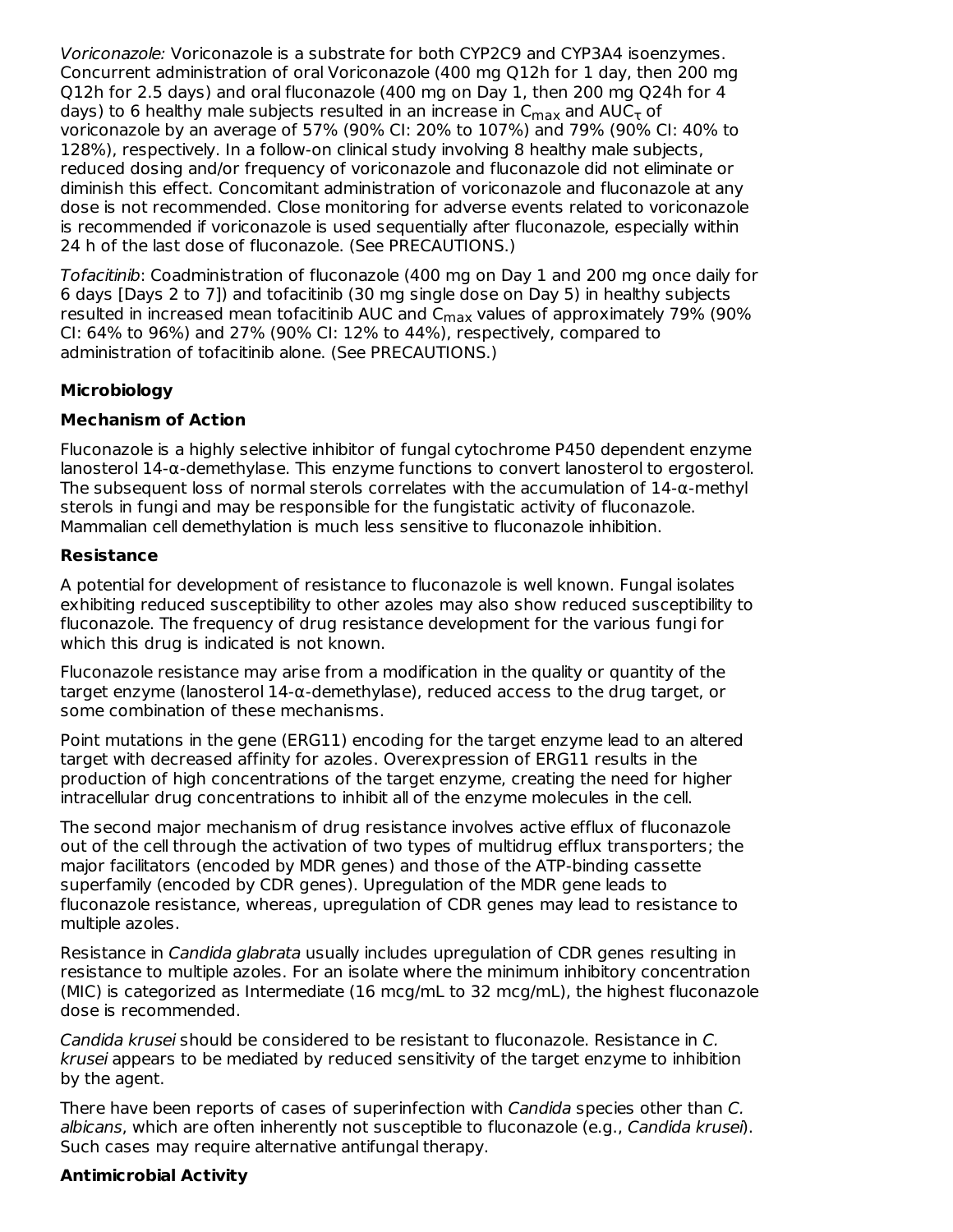Fluconazole has been shown to be active against most isolates of the following microorganisms **both in vitro and in clinical infections.**

Candida albicans

Candida glabrata (Many isolates are intermediately susceptible)

Candida parapsilosis

Candida tropicalis

Cryptococcus neoformans

The following in vitro data are available, **but their clinical significance is unknown.** At least 90% of the following fungi exhibit an *in vitro* MIC less than or equal to the susceptible breakpoint for fluconazole (https://www.fda.gov/STIC) against isolates of similar genus or organism group. However, the effectiveness of fluconazole in treating clinical infections due to these fungi has not been established in adequate and wellcontrolled clinical trials.

Candida dubliniensis

Candida guilliermondii

Candida kefyr

Candida lusitaniae

Candida krusei should be considered to be resistant to fluconazole. Resistance in C. krusei appears to be mediated by reduced sensitivity of the target enzyme to inhibition by the agent.

There have been reports of cases of superinfection with Candida species other than C. albicans, which are often inherently not susceptible to fluconazole (e.g., Candida krusei). Such cases may require alternative antifungal therapy.

### **Susceptibility Testing**

For specific information regarding susceptibility test interpretive criteria and associated test methods and quality control standards recognized by FDA for this drug, please see: https://www.fda.gov/STIC.

# **INDICATIONS AND USAGE**

Fluconazole tablets are indicated for the treatment of:

- 1. Vaginal candidiasis (vaginal yeast infections due to Candida).
- 2. Oropharyngeal and esophageal candidiasis. In open noncomparative studies of relatively small numbers of patients, fluconazole tablets were also effective for the treatment of Candida urinary tract infections, peritonitis, and systemic Candida infections including candidemia, disseminated candidiasis, and pneumonia.
- 3. Cryptococcal meningitis. Before prescribing fluconazole tablets for AIDS patients with cryptococcal meningitis, please see CLINICAL STUDIES section. Studies comparing fluconazole tablets to amphotericin B in non-HIV infected patients have not been conducted.

Prophylaxis: Fluconazole tablets are also indicated to decrease the incidence of candidiasis in patients undergoing bone marrow transplantation who receive cytotoxic chemotherapy and/or radiation therapy.

Specimens for fungal culture and other relevant laboratory studies (serology, histopathology) should be obtained prior to therapy to isolate and identify causative organisms. Therapy may be instituted before the results of the cultures and other laboratory studies are known; however, once these results become available, antiinfective therapy should be adjusted accordingly.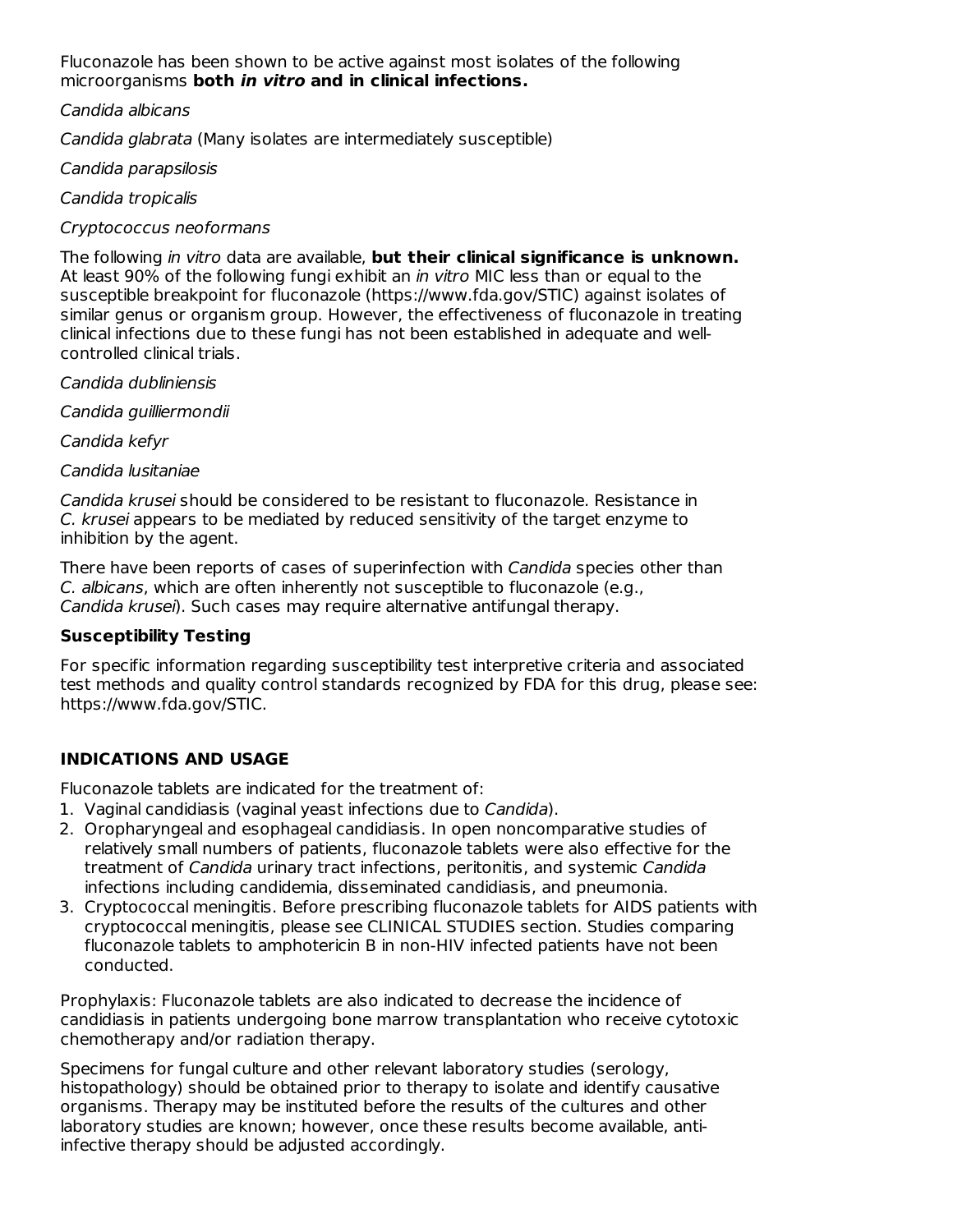# **CLINICAL STUDIES**

Cryptococcal meningitis: In a multicenter study comparing fluconazole (200 mg/day) to amphotericin B (0.3 mg/kg/day) for treatment of cryptococcal meningitis in patients with AIDS, a multivariate analysis revealed three pretreatment factors that predicted death during the course of therapy: abnormal mental status, cerebrospinal fluid cryptococcal antigen titer greater than 1:1024, and cerebrospinal fluid white blood cell count of less than 20 cells/mm<sup>3</sup>. Mortality among high risk patients was 33% and 40% for amphotericin B and fluconazole patients, respectively (p=0.58), with overall deaths 14% (9 of 63 subjects) and  $18\%$  (24 of 131 subjects) for the 2 arms of the study (p=0.48). Optimal doses and regimens for patients with acute cryptococcal meningitis and at high risk for treatment failure remain to be determined. (Saag, et al. N Engl J Med 1992; 326:83-9.)

Vaginal candidiasis: Two adequate and well-controlled studies were conducted in the U.S. using the 150 mg tablet. In both, the results of the fluconazole regimen were comparable to the control regimen (clotrimazole or miconazole intravaginally for 7 days) both clinically and statistically at the one month post-treatment evaluation.

The therapeutic cure rate, defined as a complete resolution of signs and symptoms of vaginal candidiasis (clinical cure), along with a negative KOH examination and negative culture for *Candida* (microbiologic eradication), was 55% in both the fluconazole group and the vaginal products group.

|                             | <b>Fluconazole PO</b><br>150 mg tablet | <b>Vaginal Product</b><br>ghs x 7 days |
|-----------------------------|----------------------------------------|----------------------------------------|
| Enrolled                    | 448                                    | 422                                    |
| Evaluable at Late Follow-up | 347 (77%)                              | 327 (77%)                              |
| Clinical cure               | 239/347 (69%)                          | 235/327 (72%)                          |
| Mycologic eradication       | 213/347 (61%)                          | 196/327 (60%)                          |
| Therapeutic cure            | 190/347 (55%)                          | 179/327 (55%)                          |

Approximately three-fourths of the enrolled patients had acute vaginitis (<4 episodes/12 months) and achieved 80% clinical cure, 67% mycologic eradication, and 59% therapeutic cure when treated with a 150 mg fluconazole tablet administered orally. These rates were comparable to control products. The remaining one-fourth of enrolled patients had recurrent vaginitis ( $\geq$ 4 episodes/12 months) and achieved 57% clinical cure, 47% mycologic eradication, and 40% therapeutic cure. The numbers are too small to make meaningful clinical or statistical comparisons with vaginal products in the treatment of patients with recurrent vaginitis.

Substantially more gastrointestinal events were reported in the fluconazole group compared to the vaginal product group. Most of the events were mild to moderate. Because fluconazole was given as a single dose, no discontinuations occurred.

| <b>Parameter</b>        | <b>Fluconazole PO</b> | <b>Vaginal Products</b> |
|-------------------------|-----------------------|-------------------------|
| Evaluable patients      | 448                   | 422                     |
| With any adverse event  | 141 (31%)             | 112 (27%)               |
| Nervous System          | 90 (20%)              | 69 (16%)                |
| Gastrointestinal        | 73 (16%)              | 18 (4%)                 |
| With drug-related event | 117 (26%)             | 67 (16%)                |
| Nervous System          | 61 (14%)              | 29 (7%)                 |
| Headache                | 58 (13%)              | 28 (7%)                 |
| Gastrointestinal        | 68 (15%)              | 13 (3%)                 |
| Abdominal pain          | 25 (6%)               | 7(2%)                   |
| Nausea                  | 30 (7%)               | 3(1%)                   |
| Diarrhea                | 12 (3%)               | $2 (-1%)$               |
| Application site event  | $0(0\%)$              | 19 (5%)                 |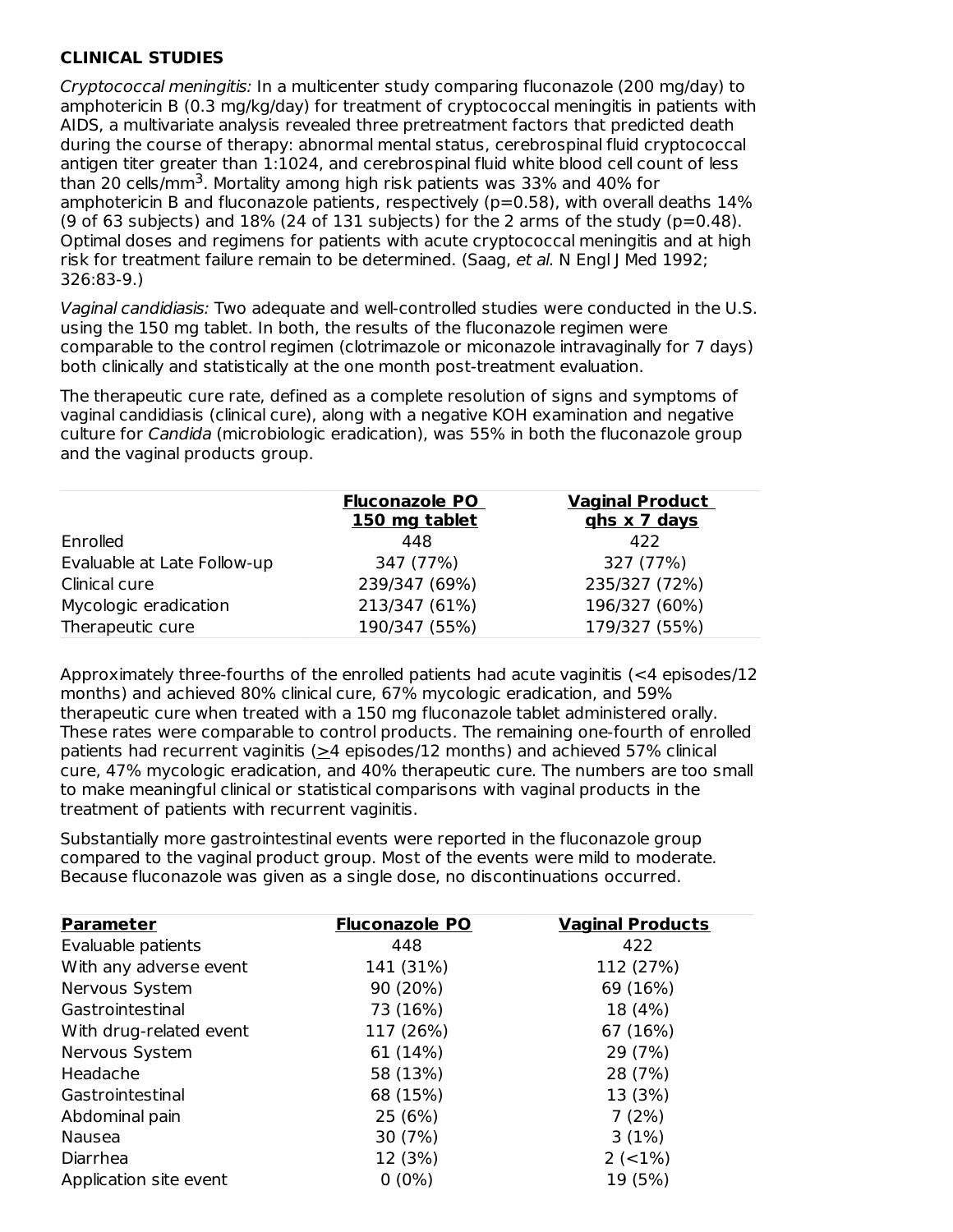# **Pediatric Studies**

Oropharyngeal candidiasis: An open-label, comparative study of the efficacy and safety of fluconazole (2 to 3 mg/kg/day) and oral nystatin (400,000 I.U. 4 times daily) in immunocompromised children with oropharyngeal candidiasis was conducted. Clinical and mycological response rates were higher in the children treated with fluconazole.

Clinical cure at the end of treatment was reported for 86% of fluconazole-treated patients compared to 46% of nystatin treated patients. Mycologically, 76% of fluconazole treated patients had the infecting organism eradicated compared to 11% for nystatin treated patients.

|                                      | <b>Fluconazole</b> | <u>Nystatin</u> |
|--------------------------------------|--------------------|-----------------|
|                                      |                    |                 |
| Enrolled                             | 96                 | 90              |
| Clinical Cure                        | 76/88 (86%)        | 36/78 (46%)     |
| Mycological eradication <sup>*</sup> | 55/72 (76%)        | 6/54 (11%)      |
| .                                    |                    |                 |

\* Subjects without follow-up cultures for any reason were considered nonevaluable for mycological response.

The proportion of patients with clinical relapse 2 weeks after the end of treatment was 14% for subjects receiving fluconazole and 16% for subjects receiving nystatin. At 4 weeks after the end of treatment, the percentages of patients with clinical relapse were 22% for fluconazole and 23% for nystatin.

# **CONTRAINDICATIONS**

Fluconazole is contraindicated in patients who have shown hypersensitivity to fluconazole or to any of its excipients. There is no information regarding crosshypersensitivity between fluconazole and other azole antifungal agents. Caution should be used in prescribing fluconazole to patients with hypersensitivity to other azoles. Coadministration of terfenadine is contraindicated in patients receiving fluconazole at multiple doses of 400 mg/day or higher based upon results of a multiple dose interaction study. Coadministration of other drugs known to prolong the QT interval and which are metabolized via the enzyme CYP3A4 such as cisapride, astemizole, erythromycin, pimozide, and quinidine are contraindicated in patients receiving fluconazole. (See CLINICAL PHARMACOLOGY: Drug Interaction Studies and PRECAUTIONS.)

# **WARNINGS**

(1) Hepatic injury: Fluconazole should be administered with caution to patients with liver dysfunction. Fluconazole has been associated with rare cases of serious hepatic toxicity, including fatalities primarily in patients with serious underlying medical conditions. In cases of fluconazole-associated hepatotoxicity, no obvious relationship to total daily dose, duration of therapy, sex, or age of the patient has been observed. Fluconazole hepatotoxicity has usually, but not always, been reversible on discontinuation of therapy. Patients who develop abnormal liver function tests during fluconazole therapy should be monitored for the development of more severe hepatic injury. Fluconazole should be discontinued if clinical signs and symptoms consistent with liver disease develop that may be attributable to fluconazole.

(2) Anaphylaxis: In rare cases, anaphylaxis has been reported.

(3) Dermatologic: Exfoliative skin disorders during treatment with fluconazole have been reported. Fatal outcomes have been reported in patients with serious underlying diseases. Patients with deep seated fungal infections who develop rashes during treatment with fluconazole should be monitored closely and the drug discontinued if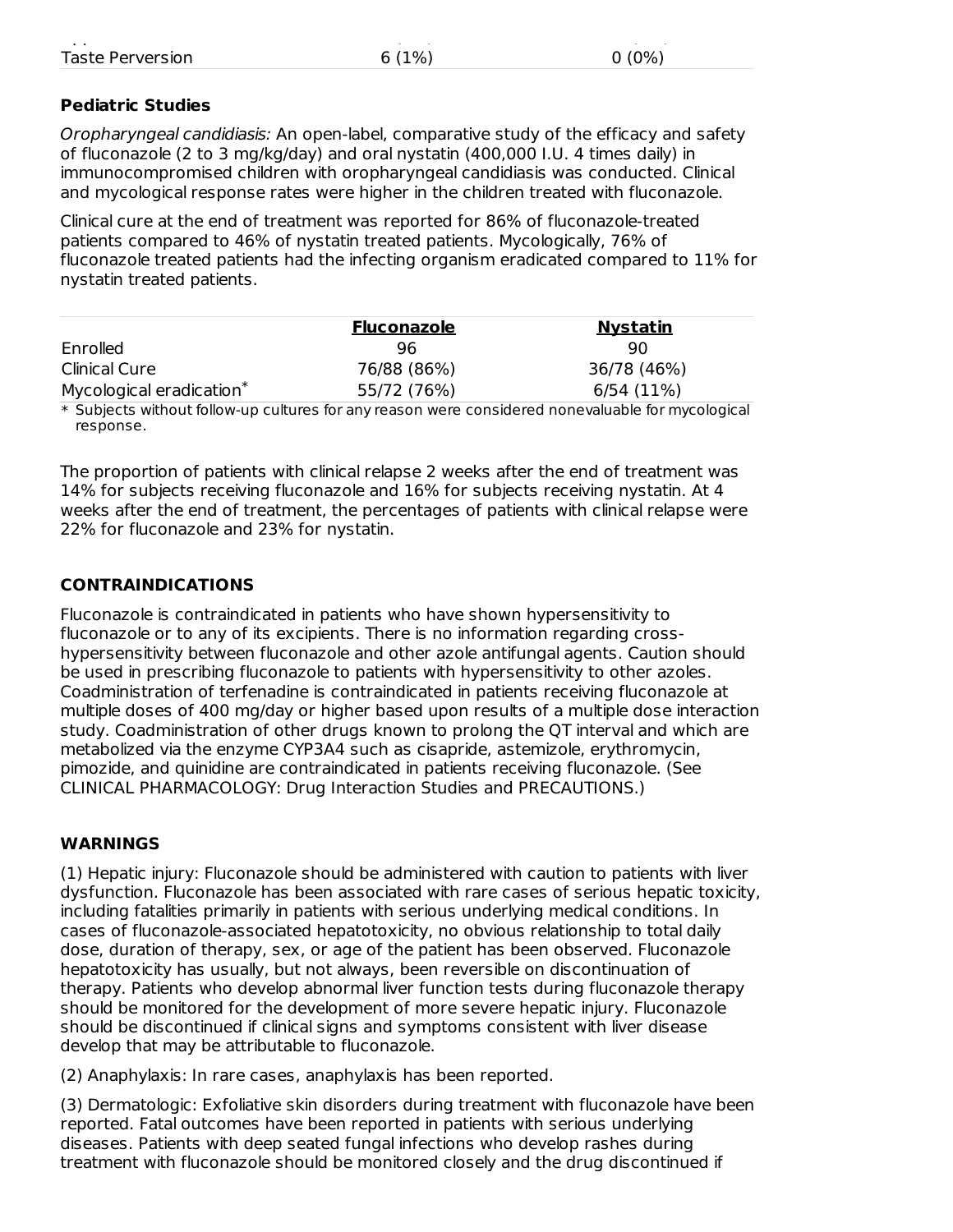lesions progress. Fluconazole should be discontinued in patients treated for superficial fungal infection who develop a rash that may be attributed to fluconazole.

(4) Potential for fetal harm: There are no adequate and well-controlled clinical trials of fluconazole in pregnant women. Case reports describe a pattern of distinct congenital anomalies in infants exposed in utero to high dose maternal fluconazole (400 mg/day to 800 mg/day) during most or all of the first trimester. These reported anomalies are similar to those seen in animal studies. If fluconazole is used during pregnancy or if the patient becomes pregnant while taking the drug, the patient should be informed of the potential hazard to the fetus. Effective contraceptive measures should be considered in women of child-bearing potential who are being treated with fluconazole 400 mg/day to 800 mg/day and should continue throughout the treatment period and for approximately 1 week (5 to 6 half-lives) after the final dose. Epidemiological studies suggest a potential risk of spontaneous abortion and congenital abnormalities in infants whose mothers were treated with 150 mg of fluconazole as a single or repeated dose in the first trimester, but these epidemiological studies have limitations and these findings have not been confirmed in controlled clinical trials. (See **PRECAUTIONS: Pregnancy.**)

# **PRECAUTIONS**

# **General**

Some azoles, including fluconazole, have been associated with prolongation of the QT interval on the electrocardiogram. Fluconazole causes QT prolongation via the inhibition of Rectifier Potassium Channel current (Ikr). The QT prolongation caused by other medicinal products (such as amiodarone) may be amplified via the inhibition of cytochrome P450 (CYP) 3A4. (See **PRECAUTIONS: Drug Interactions.**) During postmarketing surveillance, there have been rare cases of QT prolongation and torsade de pointes in patients taking fluconazole. Most of these reports involved seriously ill patients with multiple confounding risk factors, such as structural heart disease, electrolyte abnormalities, and concomitant medications that may have been contributory. Patients with hypokalemia and advanced cardiac failure are at an increased risk for the occurrence of life-threatening ventricular arrhythmias and torsade de pointes.

Fluconazole should be administered with caution to patients with these potentially proarrhythmic conditions.

Concomitant use of fluconazole and erythromycin has the potential to increase the risk of cardiotoxicity (prolonged QT interval, torsade de pointes) and consequently sudden heart death. This combination should be avoided.

Fluconazole should be administered with caution to patients with renal dysfunction.

Adrenal insufficiency has been reported in patients receiving azoles, including fluconazole. Reversible cases of adrenal insufficiency have been reported in patients receiving fluconazole.

When driving vehicles or operating machines, it should be taken into account that occasionally dizziness or seizures may occur.

### **Single Dose**

The convenience and efficacy of the single dose oral tablet of fluconazole regimen for the treatment of vaginal yeast infections should be weighed against the acceptability of a higher incidence of drug related adverse events with fluconazole (26%) versus intravaginal agents (16%) in U.S. comparative clinical studies. (See ADVERSE REACTIONS and CLINICAL STUDIES.)

**Drug Interactions:** (See **CONTRAINDICATIONS**.) Fluconazole is a moderate CYP2C9 and CYP3A4 inhibitor. Fluconazole is also a strong inhibitor of CYP2C19. Patients treated with fluconazole, who are also concomitantly treated with drugs with a narrow therapeutic window metabolized through CYP2C9 and CYP3A4, should be monitored for adverse reactions associated with the concomitantly administered drugs. In addition to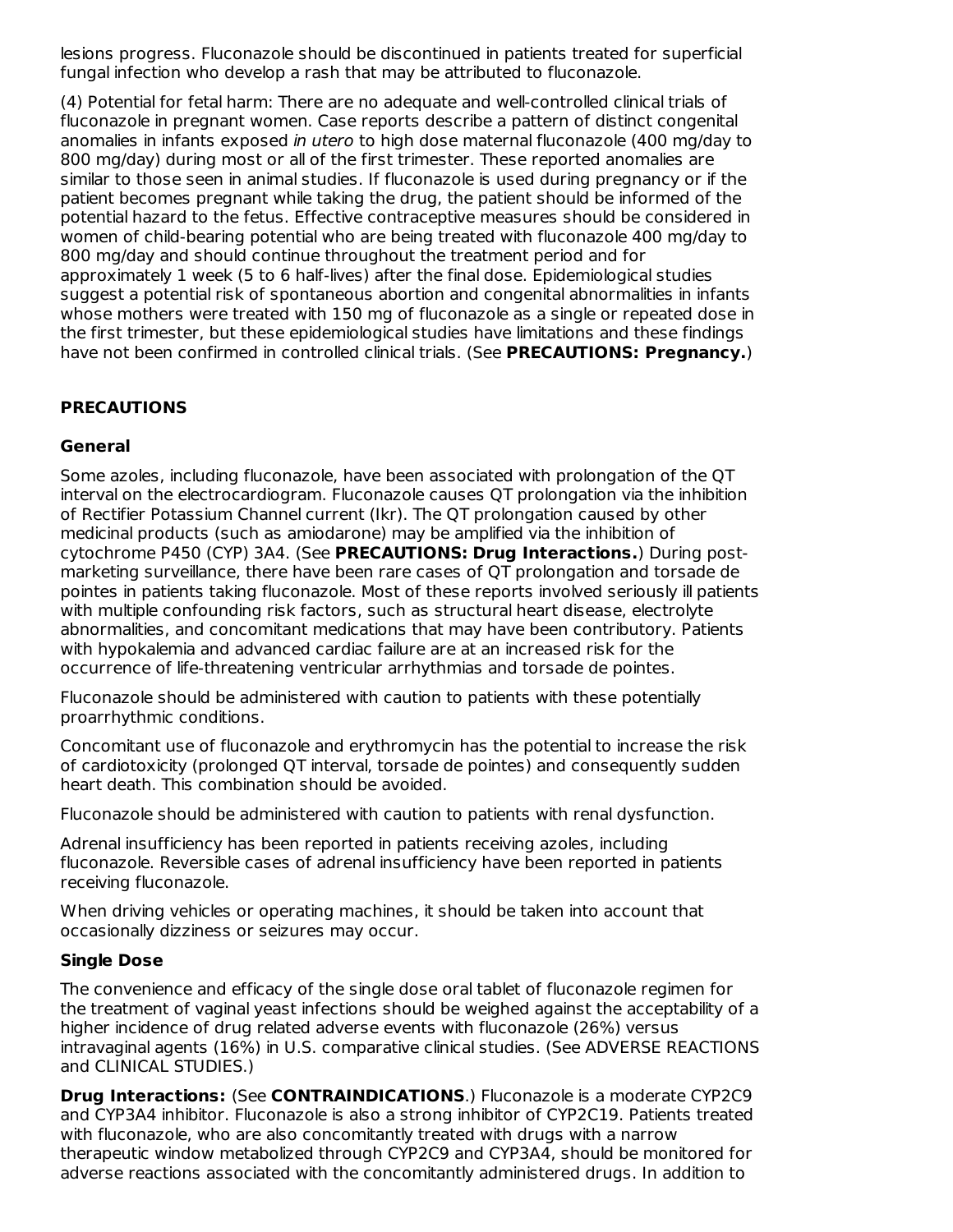the observed /documented interactions mentioned below, there is a risk of increased plasma concentration of other compounds metabolized by CYP2C9, CYP2C19, and CYP3A4 coadministered with fluconazole. Therefore, caution should be exercised when using these combinations and the patients should be carefully monitored. The enzyme inhibiting effect of fluconazole persists 4 to 5 days after discontinuation of fluconazole treatment due to the long half-life of fluconazole. Clinically or potentially significant drug interactions between fluconazole and the following agents/classes have been observed and are described in greater detail below:

Alfentanil: A study observed a reduction in clearance and distribution volume as well as prolongation of t $_{\nu_2}$  of alfentanil following concomitant treatment with fluconazole. A possible mechanism of action is fluconazole's inhibition of CYP3A4. Dosage adjustment of alfentanil may be necessary.

Amiodarone: Concomitant administration of fluconazole with amiodarone may increase QT prolongation. Caution must be exercised if the concomitant use of fluconazole and amiodarone is necessary, notably with high-dose fluconazole (800 mg).

Amitriptyline, nortriptyline: Fluconazole increases the effect of amitriptyline and nortriptyline. 5-Nortriptyline and/or S-amitriptyline may be measured at initiation of the combination therapy and after 1 week. Dosage of amitriptyline/nortriptyline should be adjusted, if necessary.

Amphotericin B: Concurrent administration of fluconazole and amphotericin B in infected normal and immunosuppressed mice showed the following results: a small additive antifungal effect in systemic infection with *Candida albicans*, no interaction in intracranial infection with *Cryptococcus neoformans*, and antagonism of the two drugs in systemic infection with A. fumigatus. The clinical significance of results obtained in these studies is unknown.

Astemizole: Concomitant administration of fluconazole with astemizole may decrease the clearance of astemizole. Resulting increased plasma concentrations of astemizole can lead to QT prolongation and rare occurrences of torsade de pointes. Coadministration of fluconazole and astemizole is contraindicated.

Azithromycin: An open-label, randomized, three-way crossover study in 18 healthy subjects assessed the effect of a single 1200 mg oral dose of azithromycin on the pharmacokinetics of a single 800 mg oral dose of fluconazole as well as the effects of fluconazole on the pharmacokinetics of azithromycin. There was no significant pharmacokinetic interaction between fluconazole and azithromycin.

Calcium channel blockers: Certain calcium channel antagonists (nifedipine, isradipine, amlodipine, verapamil, and felodipine) are metabolized by CYP3A4. Fluconazole has the potential to increase the systemic exposure of the calcium channel antagonists. Frequent monitoring for adverse events is recommended.

Carbamazepine: Fluconazole inhibits the metabolism of carbamazepine and an increase in serum carbamazepine of 30% has been observed. There is a risk of developing carbamazepine toxicity. Dosage adjustment of carbamazepine may be necessary depending on concentration measurements/effect.

Celecoxib: During concomitant treatment with fluconazole (200 mg daily) and celecoxib (200 mg), the celecoxib C<sub>max</sub> and AUC increased by 68% and 134%, respectively. Half of the celecoxib dose may be necessary when combined with fluconazole.

Cisapride: There have been reports of cardiac events, including torsade de pointes, in patients to whom fluconazole and cisapride were coadministered. A controlled study found that concomitant treatment with fluconazole 200 mg once daily and cisapride 20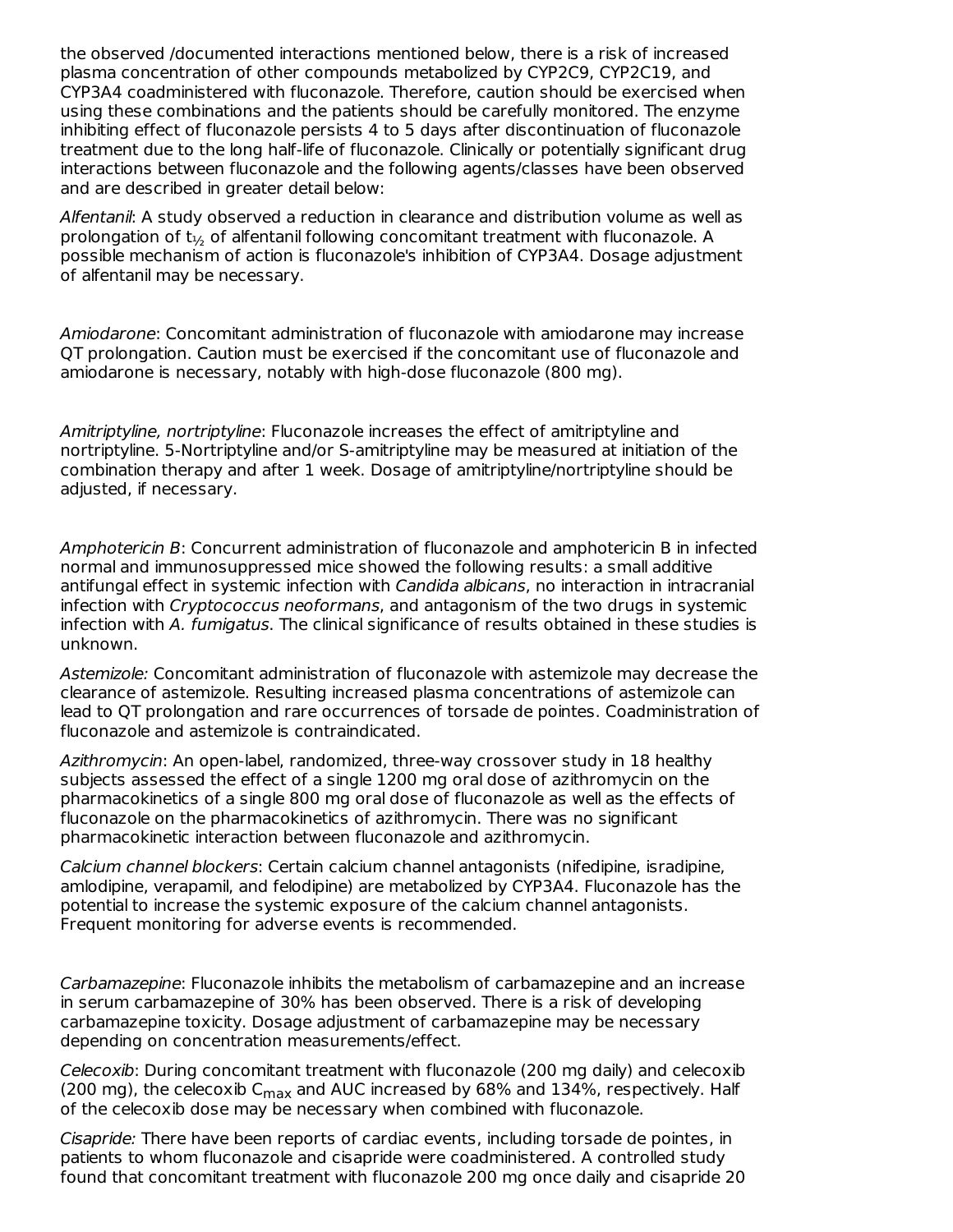mg four times a day yielded a significant increase in cisapride plasma levels and prolongation of QTc interval. The combined use of fluconazole with cisapride is contraindicated. (See **CONTRAINDICATIONS** and **CLINICAL PHARMACOLOGY: Drug Interaction Studies**.)

Coumarin-type anticoagulants: Prothrombin time may be increased in patients receiving concomitant fluconazole and coumarin-type anticoagulants. In post-marketing experience, as with other azole antifungals, bleeding events (bruising, epistaxis, gastrointestinal bleeding, hematuria, and melena) have been reported in association with increases in prothrombin time in patients receiving fluconazole concurrently with warfarin. Careful monitoring of prothrombin time in patients receiving fluconazole and coumarin-type anticoagulants is recommended. Dose adjustment of warfarin may be necessary. (See **CLINICAL PHARMACOLOGY: Drug Interaction Studies.**)

Cyclophosphamide: Combination therapy with cyclophosphamide and fluconazole results in an increase in serum bilirubin and serum creatinine. The combination may be used while taking increased consideration to the risk of increased serum bilirubin and serum creatinine.

Cyclosporine: Fluconazole significantly increases cyclosporine levels in renal transplant patients with or without renal impairment. Careful monitoring of cyclosporine concentrations and serum creatinine is recommended in patients receiving fluconazole and cyclosporine. (See **CLINICAL PHARMACOLOGY: Drug Interaction Studies.**) This combination may be used by reducing the dosage of cyclosporine depending on cyclosporine concentration.

Fentanyl: One fatal case of possible fentanyl-fluconazole interaction was reported. The author judged that the patient died from fentanyl intoxication. Furthermore, in a randomized crossover study with 12 healthy volunteers, it was shown that fluconazole delayed the elimination of fentanyl significantly. Elevated fentanyl concentration may lead to respiratory depression.

Halofantrine: Fluconazole can increase halofantrine plasma concentration due to an inhibitory effect on CYP3A4.

HMG-CoA reductase inhibitors: The risk of myopathy and rhabdomyolysis increases when fluconazole is coadministered with HMG-CoA reductase inhibitors metabolized through CYP3A4, such as atorvastatin and simvastatin, or through CYP2C9, such as fluvastatin. If concomitant therapy is necessary, the patient should be observed for symptoms of myopathy and rhabdomyolysis and creatinine kinase should be monitored. HMG-CoA reductase inhibitors should be discontinued if a marked increase in creatinine kinase is observed or myopathy/rhabdomyolysis is diagnosed or suspected.

Hydrochlorothiazide: In a pharmacokinetic interaction study, coadministration of multiple-dose hydrochlorothiazide to healthy volunteers receiving fluconazole increased plasma concentrations of fluconazole by 40%. An effect of this magnitude should not necessitate a change in the fluconazole dose regimen in subjects receiving concomitant diuretics.

Ibrutinib: Moderate inhibitors of CYP3A4 such as fluconazole may increase plasma ibrutinib concentrations and increase risk of adverse reactions associated with ibrutinib. If ibrutinib and fluconazole are concomitantly administered, reduce the dose of ibrutinib as instructed in ibrutinib prescribing information and the patient should be frequently monitored for any adverse reactions associated with ibrutinib.

Losartan: Fluconazole inhibits the metabolism of losartan to its active metabolite (E-31 74) which is responsible for most of the angiotensin Il-receptor antagonism which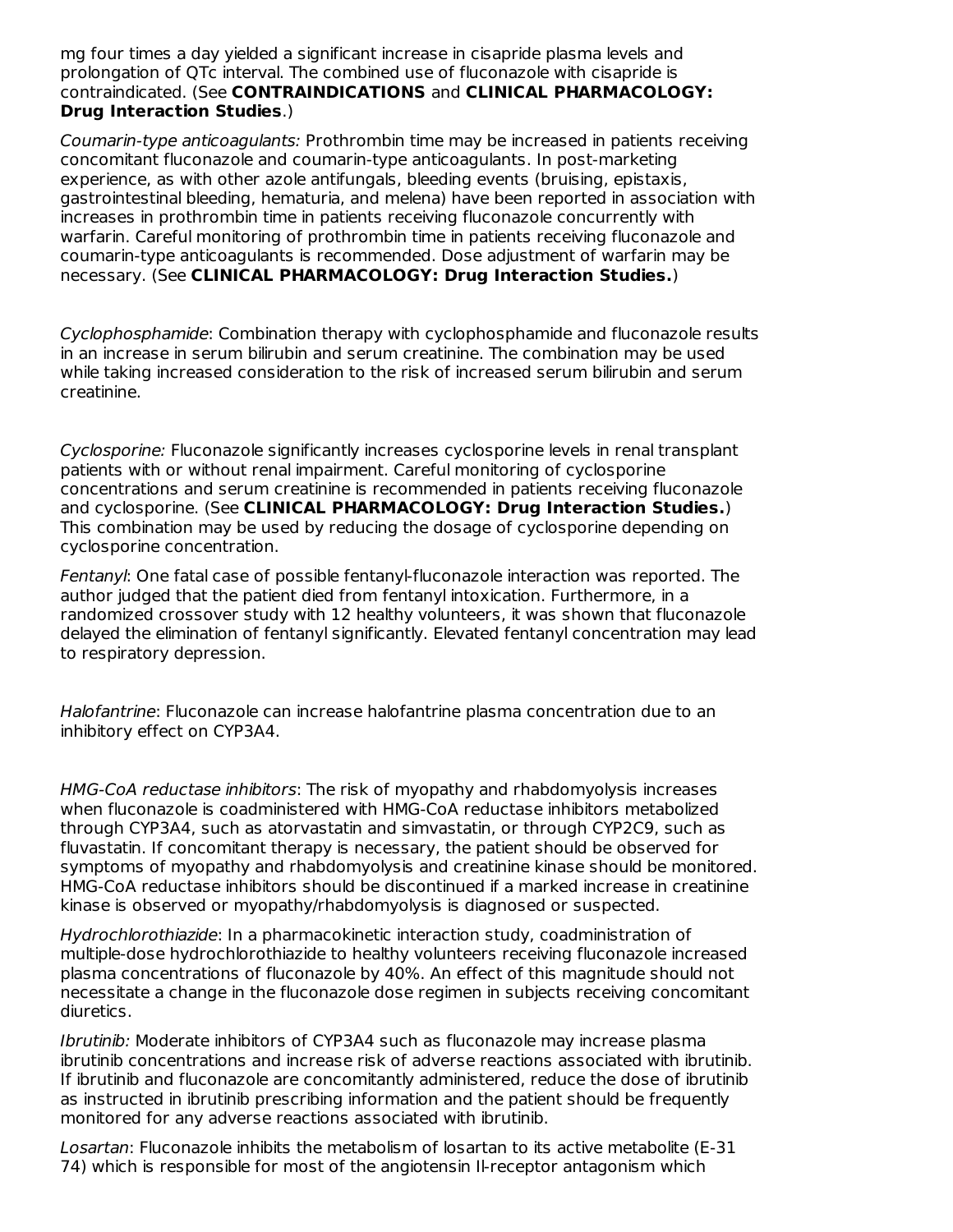occurs during treatment with losartan. Patients should have their blood pressure monitored continuously.

Methadone: Fluconazole may enhance the serum concentration of methadone. Dosage adjustment of methadone may be necessary.

N*on-steroidal anti-inflammatory drugs:* The C<sub>max</sub> and AUC of flurbiprofen were increased by 23% and 81%, respectively, when coadministered with fluconazole compared to administration of flurbiprofen alone. Similarly, the C $_{\sf max}$  and AUC of the pharmacologically active isomer [S-(+)-ibuprofen] were increased by 15% and 82%, respectively, when fluconazole was coadministered with racemic ibuprofen (400 mg) compared to administration of racemic ibuprofen alone.

Although not specifically studied, fluconazole has the potential to increase the systemic exposure of other non-steroidal anti-inflammatory drugs (NSAIDs) that are metabolized by CYP2C9 (e.g., naproxen, lornoxicam, meloxicam, diclofenac). Frequent monitoring for adverse events and toxicity related to NSAIDs is recommended. Adjustment of dosage of NSAIDs may be needed.

Olaparib: Moderate inhibitors of CYP3A4 such as fluconazole increase olaparib plasma concentrations; concomitant use is not recommended. If the combination cannot be avoided, reduce the dose of olaparib as instructed in the LYNPARZA $^{\circledR^{*}}$ (Olaparib) Prescribing Information.

Oral contraceptives: Two pharmacokinetic studies with a combined oral contraceptive have been performed using multiple doses of fluconazole. There were no relevant effects on hormone level in the 50 mg fluconazole study, while at 200 mg daily, the AUCs of ethinyl estradiol and levonorgestrel were increased 40% and 24%, respectively. Thus, multiple-dose use of fluconazole at these doses is unlikely to have an effect on the efficacy of the combined oral contraceptive.

Oral hypoglycemics: Clinically significant hypoglycemia may be precipitated by the use of fluconazole with oral hypoglycemic agents; one fatality has been reported from hypoglycemia in association with combined fluconazole and glyburide use. fluconazole reduces the metabolism of tolbutamide, glyburide, and glipizide and increases the plasma concentration of these agents. When fluconazole is used concomitantly with these or other sulfonylurea oral hypoglycemic agents, blood glucose concentrations should be carefully monitored and the dose of the sulfonylurea should be adjusted as necessary. (See **CLINICAL PHARMACOLOGY: Drug Interaction Studies**.)

Phenytoin: Fluconazole increases the plasma concentrations of phenytoin. Careful monitoring of phenytoin concentrations in patients receiving fluconazole and phenytoin is recommended. (See **CLINICAL PHARMACOLOGY: Drug Interaction Studies**.)

Pimozide: Although not studied in vitro or in vivo, concomitant administration of fluconazole with pimozide may result in inhibition of pimozide metabolism. Increased pimozide plasma concentrations can lead to QT prolongation and rare occurrences of torsade de pointes. Coadministration of fluconazole and pimozide is contraindicated.

Prednisone: There was a case report that a liver-transplanted patient treated with prednisone developed acute adrenal cortex insufficiency when a 3 month therapy with fluconazole was discontinued. The discontinuation of fluconazole presumably caused an enhanced CYP3A4 activity which led to increased metabolism of prednisone. Patients on long-term treatment with fluconazole and prednisone should be carefully monitored for adrenal cortex insufficiency when fluconazole is discontinued.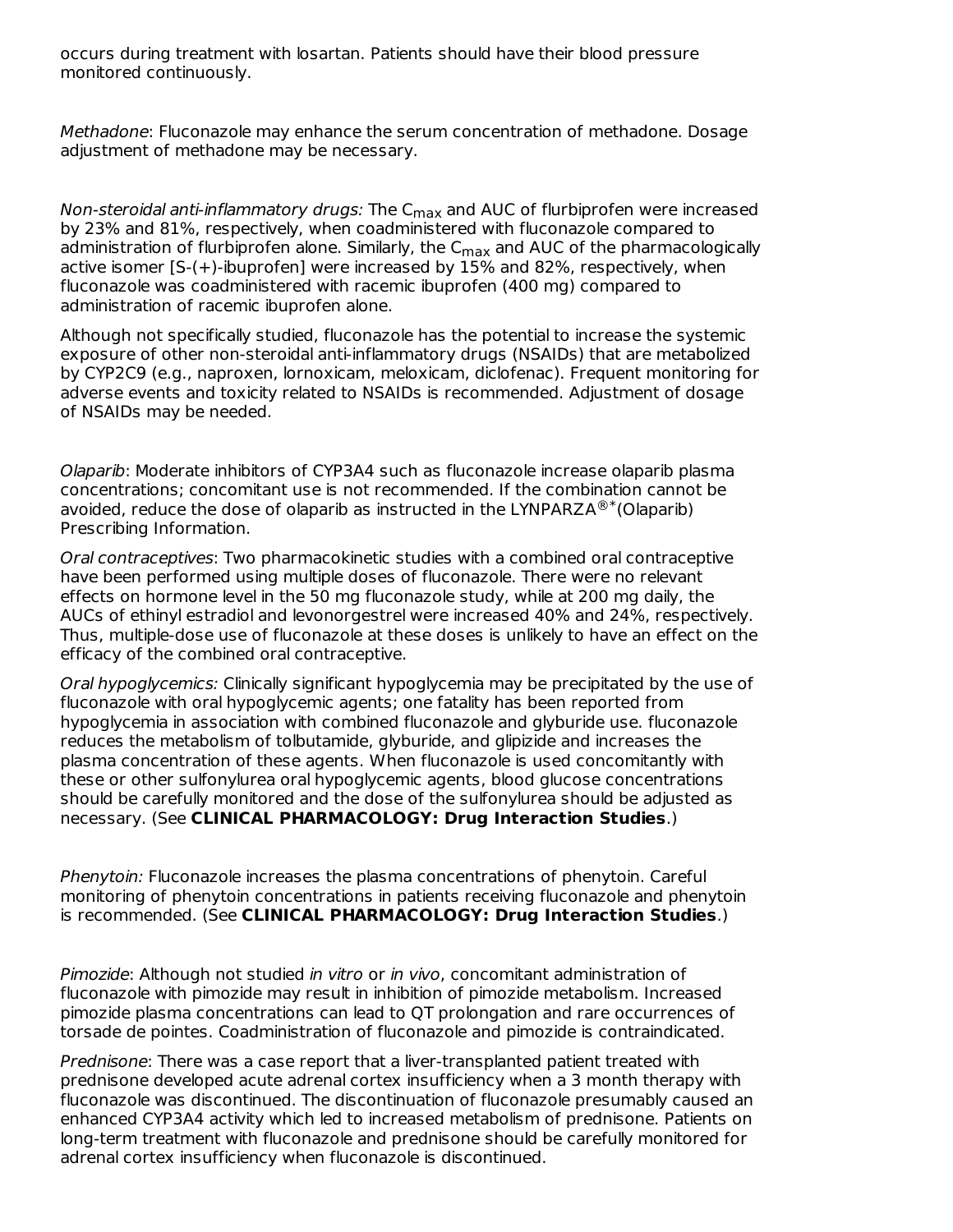Quinidine: Although not studied in vitro or in vivo, concomitant administration of fluconazole with quinidine may result in inhibition of quinidine metabolism. Use of quinidine has been associated with QT prolongation and rare occurrences of torsade de pointes. Coadministration of fluconazole and quinidine is contraindicated. (See **CONTRAINDICATIONS**.**)**

Rifabutin: There have been reports that an interaction exists when fluconazole is administered concomitantly with rifabutin, leading to increased serum levels of rifabutin up to 80%. There have been reports of uveitis in patients to whom fluconazole and rifabutin were coadministered. Patients receiving rifabutin and fluconazole concomitantly should be carefully monitored. (See **CLINICAL PHARMACOLOGY: Drug Interaction Studies**.)

Rifampin: Rifampin enhances the metabolism of concurrently administered fluconazole. Depending on clinical circumstances, consideration should be given to increasing the dose of fluconazole when it is administered with rifampin. (See **CLINICAL PHARMACOLOGY: Drug Interaction Studies**.)

*Saquinavir*: Fluconazole increases the AUC of saquinavir by approximately 50%, C<sub>max</sub> by approximately 55%, and decreases the clearance of saquinavir by approximately 50% due to inhibition of saquinavir's hepatic metabolism by CYP3A4 and inhibition of Pglycoprotein. Dosage adjustment of saquinavir may be necessary.

Short-acting benzodiazepines: Following oral administration of midazolam, fluconazole resulted in substantial increases in midazolam concentrations and psychomotor effects. This effect on midazolam appears to be more pronounced following oral administration of fluconazole than with fluconazole administered intravenously. If short-acting benzodiazepines, which are metabolized by the cytochrome P450 system, are concomitantly administered with fluconazole, consideration should be given to decreasing the benzodiazepine dosage, and the patients should be appropriately monitored. (See **CLINICAL PHARMACOLOGY: Drug Interaction Studies**.)

Sirolimus: Fluconazole increases plasma concentrations of sirolimus presumably by inhibiting the metabolism of sirolimus via CYP3A4 and P-glycoprotein. This combination may be used with a dosage adjustment of sirolimus depending on the effect/concentration measurements.

Tacrolimus: Fluconazole may increase the serum concentrations of orally administered tacrolimus up to 5 times due to inhibition of tacrolimus metabolism through CYP3A4 in the intestines. No significant pharmacokinetic changes have been observed when tacrolimus is given intravenously. Increased tacrolimus levels have been associated with nephrotoxicity. Dosage of orally administered tacrolimus should be decreased depending on tacrolimus concentration. (See **CLINICAL PHARMACOLOGY: Drug Interaction Studies**.)

Terfenadine: Because of the occurrence of serious cardiac dysrhythmias secondary to prolongation of the QTc interval in patients receiving azole antifungals in conjunction with terfenadine, interaction studies have been performed. One study at a 200 mg daily dose of fluconazole failed to demonstrate a prolongation in QTc interval. Another study at a 400 mg and 800 mg daily dose of fluconazole demonstrated that fluconazole taken in doses of 400 mg/day or greater significantly increases plasma levels of terfenadine when taken concomitantly. The combined use of fluconazole at doses of 400 mg or greater with terfenadine is contraindicated. (See **CONTRAINDICATIONS** and **CLINICAL**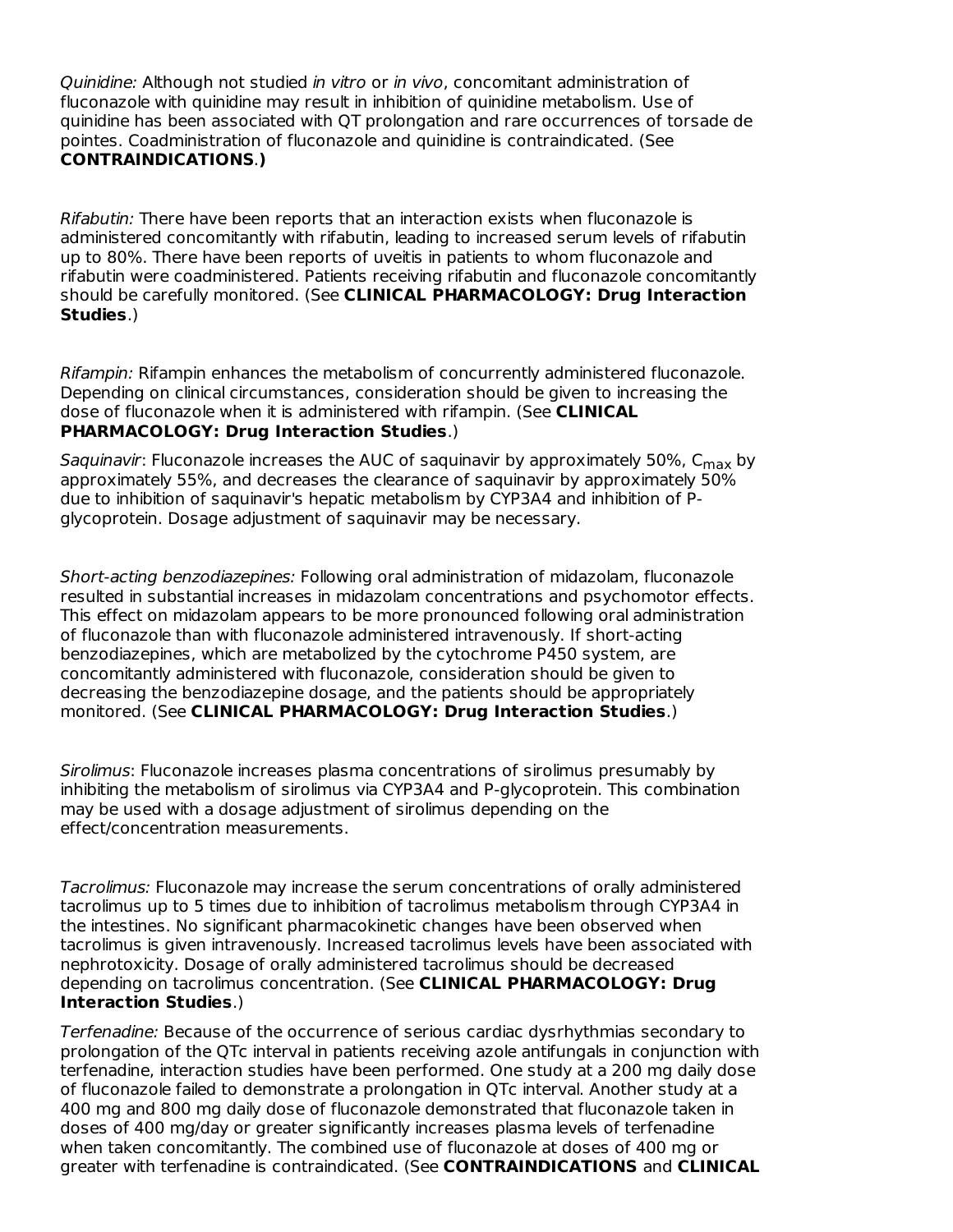**PHARMACOLOGY: Drug Interaction Studies**.) The coadministration of fluconazole at doses lower than 400 mg/day with terfenadine should be carefully monitored.

Theophylline: Fluconazole increases the serum concentrations of theophylline. Careful monitoring of serum theophylline concentrations in patients receiving fluconazole and theophylline is recommended. (See **CLINICAL PHARMACOLOGY: Drug Interaction Studies**.)

Tofacitinib: Systemic exposure to tofacitinib is increased when tofacitinib is coadministered with fluconazole. Reduce the dose of tofacitinib when given concomitantly with fluconazole (i.e., from 5 mg twice daily to 5 mg once daily as instructed in the XELJANZ<sup>®\*</sup>[tofacitinib] label). (See **CLINICAL PHARMACOLOGY: Drug Interaction Studies.**)

Triazolam: Fluconazole increases the AUC of triazolam (single dose) by approximately 50%, C<sub>max</sub> by 20% to 32%, and increases t $_{\rm 1/2}$  by 25% to 50 % due to the inhibition of metabolism of triazolam. Dosage adjustments of triazolam may be necessary.

Tolvaptan: Plasma exposure to tolvaptan is significantly increased (200% in AUC; 80% in Cmax) when tolvaptan, a CYP3A4 substrate, is co-administered with fluconazole, a moderate CYP3A4 inhibitor. This interaction may result in the risk of a significant increase in adverse reactions associated with tolvaptan, particularly significant diuresis, dehydration and acute renal failure. If tolvaptan and fluconazole are concomitantly administered, the tolvaptan dose should be reduced as instructed in the tolvaptan prescribing information and the patient should be frequently monitored for any adverse reactions associated with tolvaptan.

Vinca alkaloids: Although not studied, fluconazole may increase the plasma levels of the vinca alkaloids (e.g., vincristine and vinblastine) and lead to neurotoxicity, which is possibly due to an inhibitory effect on CYP3A4.

Vitamin A: Based on a case report in one patient receiving combination therapy with alltransretinoid acid (an acid form of vitamin A) and fluconazole, central nervous system (CNS) related undesirable effects have developed in the form of pseudotumor cerebri, which disappeared after discontinuation of fluconazole treatment. This combination may be used but the incidence of CNS related undesirable effects should be borne in mind.

Voriconazole: Avoid concomitant administration of voriconazole and fluconazole. Monitoring for adverse events and toxicity related to voriconazole is recommended; especially, if voriconazole is started within 24 h after the last dose of fluconazole. (See **CLINICAL PHARMACOLOGY: Drug Interaction Studies.**)

*Zidovudine*:. Fluconazole increases the C<sub>max</sub> and AUC of zidovudine by 84% and 74%, respectively, due to an approximately 45% decrease in oral zidovudine clearance. The half-life of zidovudine was likewise prolonged by approximately 128% following combination therapy with fluconazole. Patients receiving this combination should be monitored for the development of zidovudine-related adverse reactions. Dosage reduction of zidovudine may be considered.

Physicians should be aware that interaction studies with medications other than those listed in the **CLINICAL PHARMACOLOGY** section have not been conducted, but such interactions may occur.

### **Carcinogenesis, Mutagenesis, and Impairment of Fertility**

Fluconazole showed no evidence of carcinogenic potential in mice and rats treated orally for 24 months at doses of 2.5 mg/kg/day, 5 mg/kg/day, or 10 mg/kg/day (approximately 2 to 7 times the recommended human dose). Male rats treated with 5 mg/kg/day and 10 mg/kg/day had an increased incidence of hepatocellular adenomas.

Fluconazole, with or without metabolic activation, was negative in tests for mutagenicity in four strains of S. typhimurium, and in the mouse lymphoma L5178Y system. Cytogenetic studies in vivo (murine bone marrow cells, following oral administration of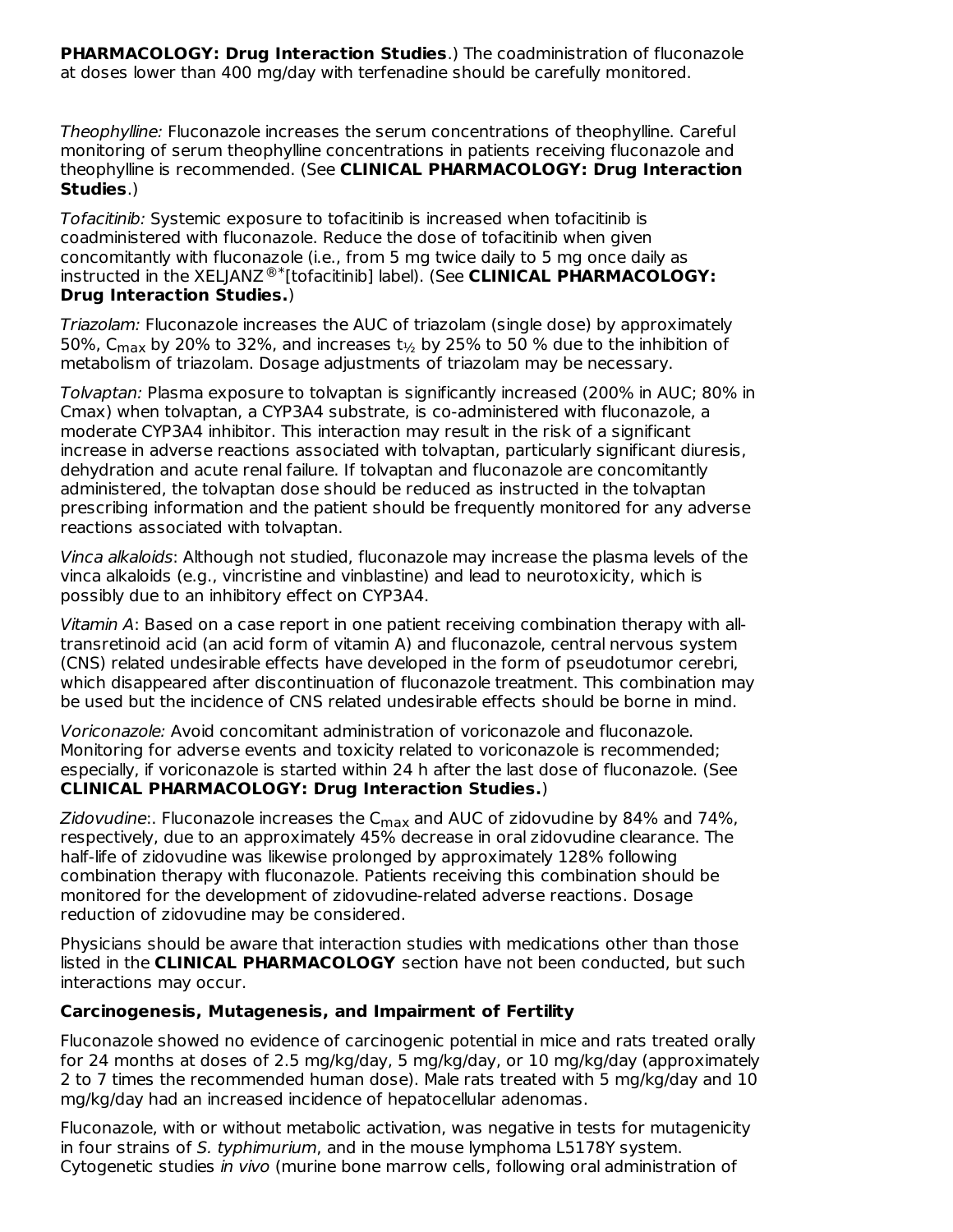fluconazole) and in vitro (human lymphocytes exposed to fluconazole at 1000 mcg/mL) showed no evidence of chromosomal mutations.

Fluconazole did not affect the fertility of male or female rats treated orally with daily doses of 5 mg/kg, 10 mg/kg, or 20 mg/kg or with parenteral doses of 5 mg/kg, 25 mg/kg, or 75 mg/kg, although the onset of parturition was slightly delayed at 20 mg/kg PO. In an intravenous perinatal study in rats at 5 mg/kg, 20 mg/kg, and 40 mg/kg, dystocia and prolongation of parturition were observed in a few dams at 20 mg/kg (approximately 5 to 15 times the recommended human dose) and 40 mg/kg, but not at 5 mg/kg. The disturbances in parturition were reflected by a slight increase in the number of still born pups and decrease of neonatal survival at these dose levels. The effects on parturition in rats are consistent with the species specific estrogen-lowering property produced by high doses of fluconazole. Such a hormone change has not been observed in women treated with fluconazole. (See CLINICAL PHARMACOLOGY.)

# **Pregnancy**

# **Teratogenic Effects.**

Potential for Fetal Harm: Use in pregnancy should be avoided except in patients with severe or potentially life-threatening fungal infections in whom fluconazole may be used if the anticipated benefit outweighs the possible risk to the fetus. A few published case reports describe a pattern of distinct congenital anomalies in infants exposed in utero to high dose maternal fluconazole (400 mg/day to 800 mg/day) during most or all of the first trimester. These reported anomalies are similar to those seen in animal studies. Effective contraceptive measures should be considered in women of child-bearing potential who are being treated with fluconazole 400 mg/day to 800 mg/day and should continue throughout the treatment period and for approximately 1 week (5 to 6 halflives) after the final dose. If fluconazole is used during pregnancy, or if the patient becomes pregnant while taking the drug, the patient should be informed of the potential hazard to the fetus. Spontaneous abortions and congenital abnormalities have been suggested as potential risks associated with 150 mg of fluconazole as a single or repeated dose in the first trimester of pregnancy based on retrospective epidemiological studies. There are no adequate and well-controlled studies of fluconazole in pregnant women. (See **WARNINGS**: **Potential for Fetal Harm.**)

### Human Data

Case reports describe a distinctive and rare pattern of birth defects among infants whose mothers received high-dose (400 mg/day to 800 mg/day) fluconazole during most or all of the first trimester of pregnancy. The features seen in these infants include brachycephaly, abnormal facies, abnormal calvarial development, cleft palate, femoral bowing, thin ribs and long bones, arthrogryposis, and congenital heart disease. These effects are similar to those seen in animal studies.

Epidemiological studies suggest a potential risk of spontaneous abortion and congenital abnormalities in infants whose mothers were treated with 150 mg of fluconazole as a single or repeated dose in the first trimester, but these epidemiological studies have limitations and these findings have not been confirmed in controlled clinical trials.

### Animal Data

Fluconazole was administered orally to pregnant rabbits during organogenesis in two studies at doses of 5 mg/kg, 10 mg/kg, and 20 mg/kg and at 5 mg/kg, 25 mg/kg, and 75 mg/kg, respectively. Maternal weight gain was impaired at all dose levels (approximately 0.25 to 4 times the 400 mg clinical dose based on body surface area [BSA] comparison), and abortions occurred at 75 mg/kg (approximately 4 times the 400 mg clinical dose based on BSA); no adverse fetal effects were observed.

In several studies in which pregnant rats received fluconazole orally during organogenesis, maternal weight gain was impaired and placental weights were increased at 25 mg/kg. There were no fetal effects at 5 mg/kg or 10 mg/kg; increases in fetal anatomical variants (supernumerary ribs, renal pelvis dilation) and delays in ossification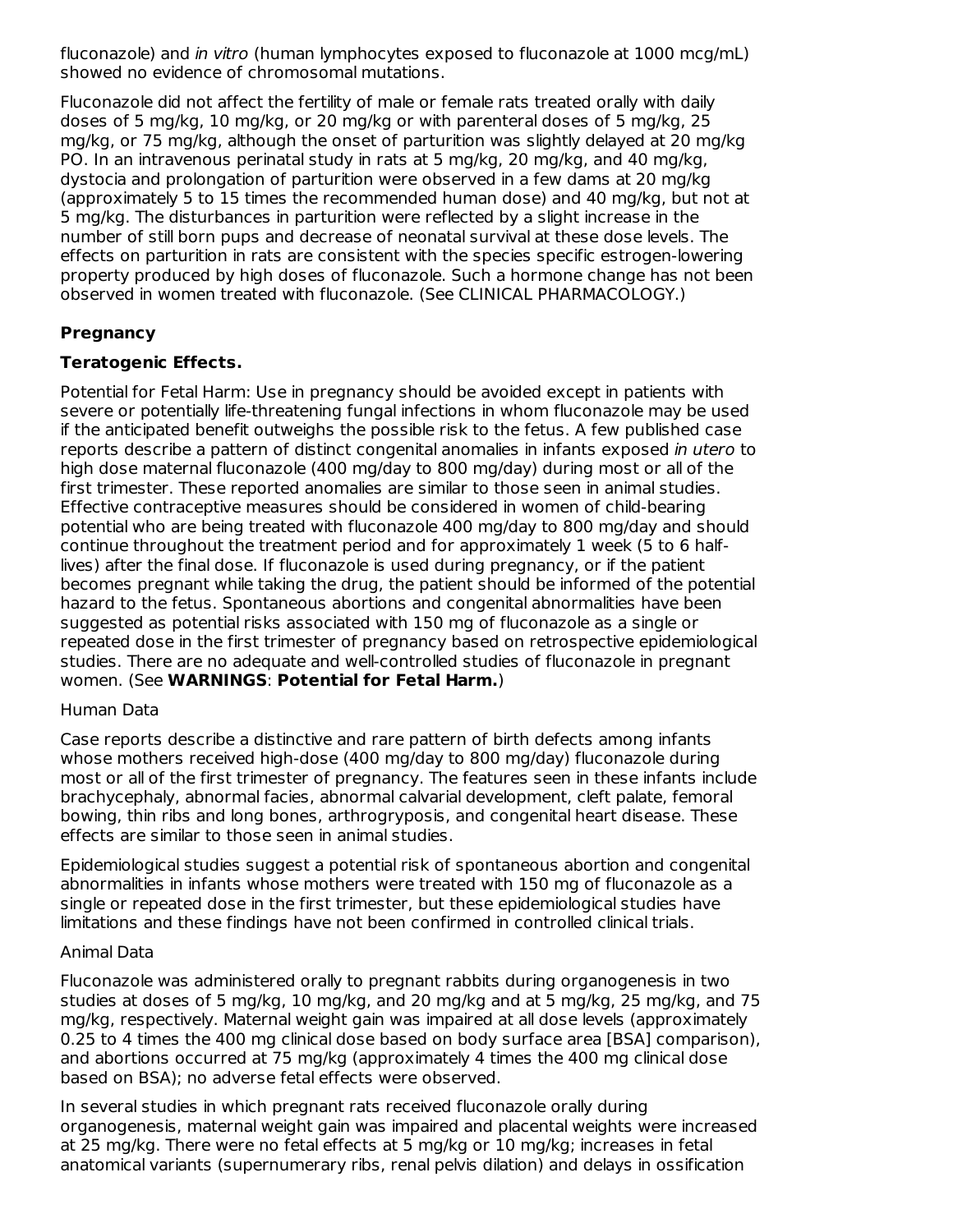were observed at 25 mg/kg and 50 mg/kg and higher doses. At doses ranging from 80 mg/kg to 320 mg/kg (approximately 2 to 8 times the 400 mg clinical dose based on BSA), embryolethality in rats was increased and fetal abnormalities included wavy ribs, cleft palate, and abnormal craniofacial ossification. These effects are consistent with the inhibition of estrogen synthesis in rats and may be a result of known effects of lowered estrogen on pregnancy, organogenesis, and parturition.

# **Nursing Mothers**

Fluconazole was present in low levels in breast milk following administration of a single 150 mg dose, based on data from a study in 10 breastfeeding women who temporarily or permanently discontinued breastfeeding 5 days to 19 months postpartum. The estimated daily infant dose of fluconazole from breast milk (assuming mean milk consumption of 150 mL/kg/day) based on the mean peak milk concentration (2.61 mcg/mL [range: 1.57 to 3.65 mcg/mL] at 5.2 hours post-dose) was 0.39 mg/kg/day, which is approximately 13% of the recommended pediatric dose for oropharyngeal candidiasis. (Labeled pediatric dose is 6 mg/kg/day on the first day followed by 3 mg/kg/day; estimated infant dose is 13% of 3 mg/kg/day maintenance dose). There are no data on fluconazole levels in milk after repeated use or after high-dose fluconazole. A published survey of 96 breastfeeding women who were treated with fluconazole 150 mg every other day (average of 7.3 capsules [range 1 to 29 capsules]) for lactationassociated candida of the breasts reported no serious adverse reactions in infants. Caution should be exercised when fluconazole is administered to a nursing woman.

# **Pediatric Use**

An open-label, randomized, controlled trial has shown fluconazole to be effective in the treatment of oropharyngeal candidiasis in children 6 months to 13 years of age. (See CLINICAL STUDIES.)

The use of fluconazole in children with cryptococcal meningitis, Candida esophagitis, or systemic Candida infections is supported by the efficacy shown for these indications in adults and by the results from several small noncomparative pediatric clinical studies. In addition, pharmacokinetic studies in children (See CLINICAL PHARMACOLOGY) have established a dose proportionality between children and adults. (See DOSAGE AND ADMINISTRATION.)

In a noncomparative study of children with serious systemic fungal infections, most of which were candidemia, the effectiveness of fluconazole was similar to that reported for the treatment of candidemia in adults. Of 17 subjects with culture-confirmed candidemia, 11 of 14 (79%) with baseline symptoms (3 were asymptomatic) had a clinical cure; 13/15 (87%) of evaluable patients had a mycologic cure at the end of treatment but two of these patients relapsed at 10 and 18 days, respectively, following cessation of therapy.

The efficacy of fluconazole for the suppression of cryptococcal meningitis was successful in 4 of 5 children treated in a compassionate-use study of fluconazole for the treatment of life-threatening or serious mycosis. There is no information regarding the efficacy of fluconazole for primary treatment of cryptococcal meningitis in children.

The safety profile of fluconazole in children has been studied in 577 children ages 1 day to 17 years who received doses ranging from 1 to 15 mg/kg/day for 1 to 1,616 days. (See ADVERSE REACTIONS.)

Efficacy of fluconazole has not been established in infants less than 6 months of age. (See CLINICAL PHARMACOLOGY.) A small number of patients (29) ranging in age from 1 day to 6 months have been treated safely with fluconazole.

# **Geriatric Use**

In non-AIDS patients, side effects possibly related to fluconazole treatment were reported in fewer patients aged 65 and older (9%, n =339) than for younger patients (14%, n=2240). However, there was no consistent difference between the older and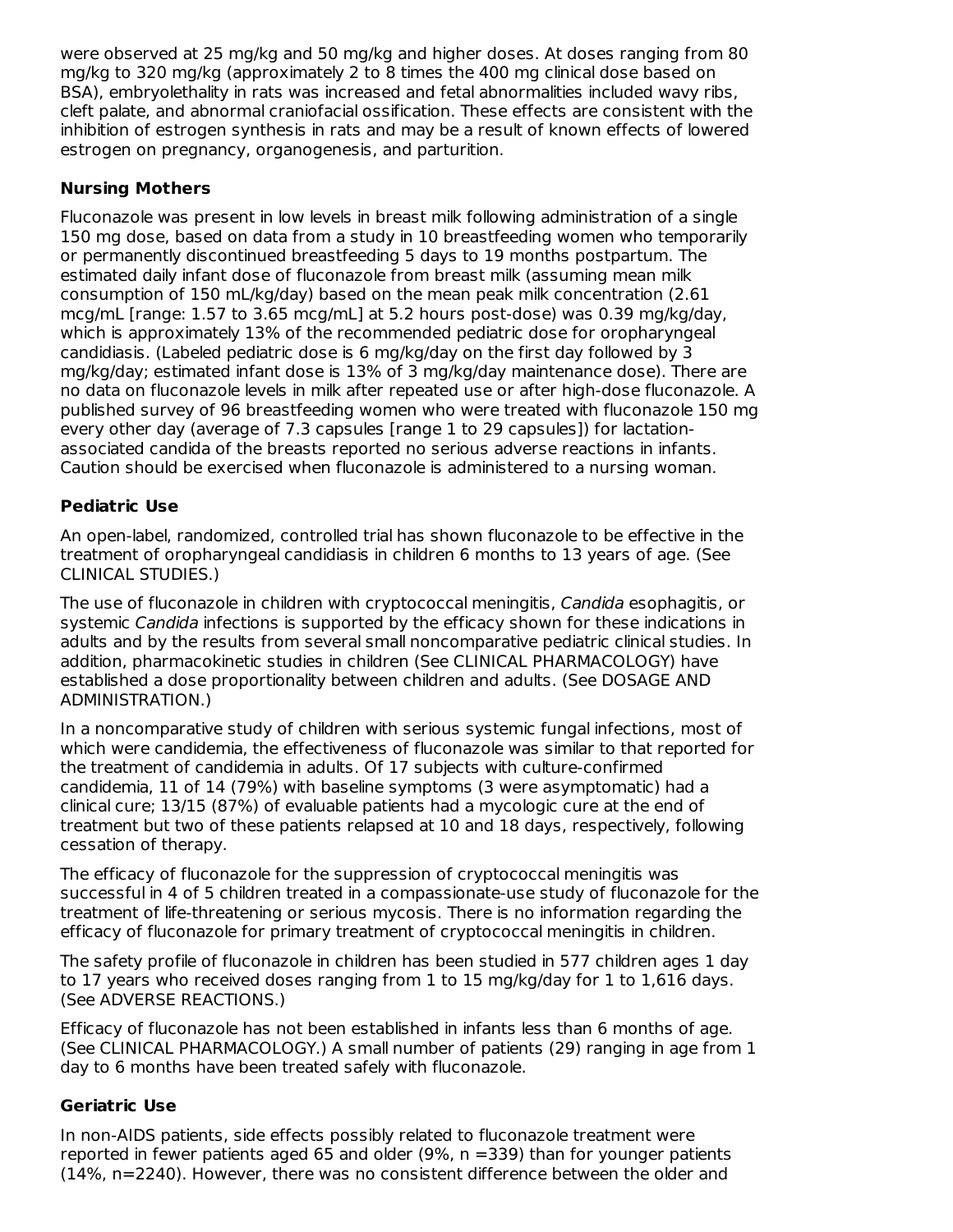younger patients with respect to individual side effects. Of the most frequently reported (>1%) side effects, rash, vomiting, and diarrhea occurred in greater proportions of older patients. Similar proportions of older patients (2.4%) and younger patients (1.5%) discontinued fluconazole therapy because of side effects. In post-marketing experience, spontaneous reports of anemia and acute renal failure were more frequent among patients 65 years of age or older than in those between 12 and 65 years of age. Because of the voluntary nature of the reports and the natural increase in the incidence of anemia and renal failure in the elderly, it is however not possible to establish a casual relationship to drug exposure.

Controlled clinical trials of fluconazole did not include sufficient numbers of patients aged 65 and older to evaluate whether they respond differently from younger patients in each indication. Other reported clinical experience has not identified differences in responses between the elderly and younger patients.

Fluconazole is primarily cleared by renal excretion as unchanged drug. Because elderly patients are more likely to have decreased renal function, care should be taken to adjust dose based on creatinine clearance. It may be useful to monitor renal function. (See CLINICAL PHARMACOLOGY **and DOSAGE AND ADMINISTRATION.**)

# **ADVERSE REACTIONS**

Fluconazole is generally well tolerated.

In some patients, particularly those with serious underlying diseases such as AIDS and cancer, changes in renal and hematological function test results and hepatic abnormalities have been observed during treatment with fluconazole and comparative agents, but the clinical significance and relationship to treatment is uncertain.

### **In Patients Receiving a Single Dose for Vaginal Candidiasis:**

During comparative clinical studies conducted in the United States, 448 patients with vaginal candidiasis were treated with fluconazole, 150 mg single dose. The overall incidence of side effects possibly related to fluconazole was 26%. In 422 patients receiving active comparative agents, the incidence was 16%. The most common treatment-related adverse events reported in the patients who received 150 mg single dose fluconazole for vaginitis were headache (13%), nausea (7%), and abdominal pain (6%). Other side effects reported with an incidence equal to or greater than 1% included diarrhea (3%), dyspepsia (1%), dizziness (1%), and taste perversion (1%). Most of the reported side effects were mild to moderate in severity. Rarely, angioedema and anaphylactic reaction have been reported in marketing experience.

### **In Patients Receiving Multiple Doses for Other Infections:**

Sixteen percent of over 4000 patients treated with fluconazole in clinical trials of 7 days or more experienced adverse events. Treatment was discontinued in 1.5% of patients due to adverse clinical events and in 1.3% of patients due to laboratory test abnormalities.

Clinical adverse events were reported more frequently in HIV infected patients (21%) than in non-HIV infected patients (13%); however, the patterns in HIV infected and non-HIV infected patients were similar. The proportions of patients discontinuing therapy due to clinical adverse events were similar in the two groups (1.5%).

The following treatment-related clinical adverse events occurred at an incidence of 1% or greater in 4048 patients receiving fluconazole for 7 or more days in clinical trials: nausea 3.7%, headache 1.9%, skin rash 1.8%, vomiting 1.7%, abdominal pain 1.7%, and diarrhea 1.5%.

Hepato-biliary: In combined clinical trials and marketing experience, there have been rare cases of serious hepatic reactions during treatment with fluconazole. (See WARNINGS.) The spectrum of these hepatic reactions has ranged from mild transient elevations in transaminases to clinical hepatitis, cholestasis and fulminant hepatic failure, including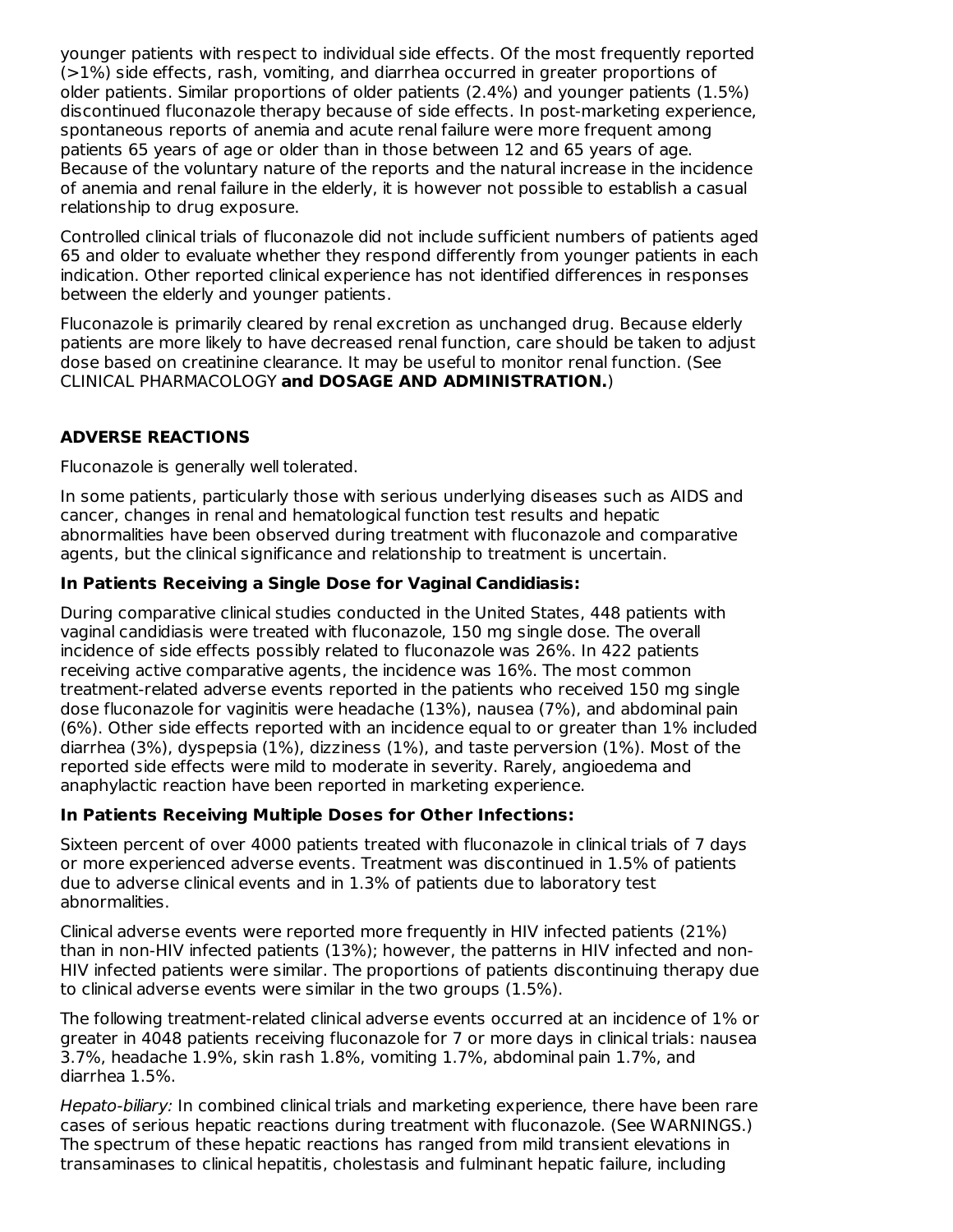fatalities. Instances of fatal hepatic reactions were noted to occur primarily in patients with serious underlying medical conditions (predominantly AIDS or malignancy) and often while taking multiple concomitant medications. Transient hepatic reactions, including hepatitis and jaundice, have occurred among patients with no other identifiable risk factors. In each of these cases, liver function returned to baseline on discontinuation of fluconazole.

In two comparative trials evaluating the efficacy of fluconazole for the suppression of relapse of cryptococcal meningitis, a statistically significant increase was observed in median AST (SGOT) levels from a baseline value of 30 IU/L to 41 IU/L in one trial and 34 IU/L to 66 IU/L in the other. The overall rate of serum transaminase elevations of more than 8 times the upper limit of normal was approximately 1% in fluconazole-treated patients in clinical trials. These elevations occurred in patients with severe underlying disease, predominantly AIDS or malignancies, most of whom were receiving multiple concomitant medications, including many known to be hepatotoxic. The incidence of abnormally elevated serum transaminases was greater in patients taking fluconazole concomitantly with one or more of the following medications: rifampin, phenytoin, isoniazid, valproic acid, or oral sulfonylurea hypoglycemic agents.

# **Post-Marketing Experience**

In addition, the following adverse events have occurred during post-marketing experience.

Immunologic: In rare cases, anaphylaxis (including angioedema, face edema and pruritus) has been reported.

Body as a Whole: Asthenia, fatigue, fever, malaise.

Cardiovascular: QT prolongation, torsade de pointes. (See PRECAUTIONS.)

Central Nervous System: Seizures, dizziness.

Hematopoietic and Lymphatic: Leukopenia, including neutropenia and agranulocytosis, thrombocytopenia.

Metabolic: Hypercholesterolemia, hypertriglyceridemia, hypokalemia.

Gastrointestinal: Cholestasis, dry mouth, hepatocellular damage, dyspepsia, vomiting.

Other Senses: Taste perversion.

Musculoskeletal System: myalgia.

Nervous System: Insomnia, paresthesia, somnolence, tremor, vertigo.

Skin and Appendages: Acute generalized exanthematous pustulosis, drug eruption including fixed drug eruption, increased sweating, exfoliative skin disorders including Stevens-Johnson syndrome and toxic epidermal necrolysis, drug reaction with eosinophilia and systemic symptoms (DRESS) (See WARNINGS), alopecia.

# **Adverse Reactions in Children:**

The pattern and incidence of adverse events and laboratory abnormalities recorded during pediatric clinical trials are comparable to those seen in adults.

In Phase II/III clinical trials conducted in the United States and in Europe, 577 pediatric patients, ages 1 day to 17 years were treated with fluconazole at doses up to 15 mg/kg/day for up to 1,616 days. Thirteen percent of children experienced treatmentrelated adverse events. The most commonly reported events were vomiting (5%), abdominal pain (3%), nausea (2%), and diarrhea (2%). Treatment was discontinued in 2.3% of patients due to adverse clinical events and in 1.4% of patients due to laboratory test abnormalities. The majority of treatment-related laboratory abnormalities were elevations of transaminases or alkaline phosphatase.

# **Percentage of Patients With Treatment-Related Side Effects**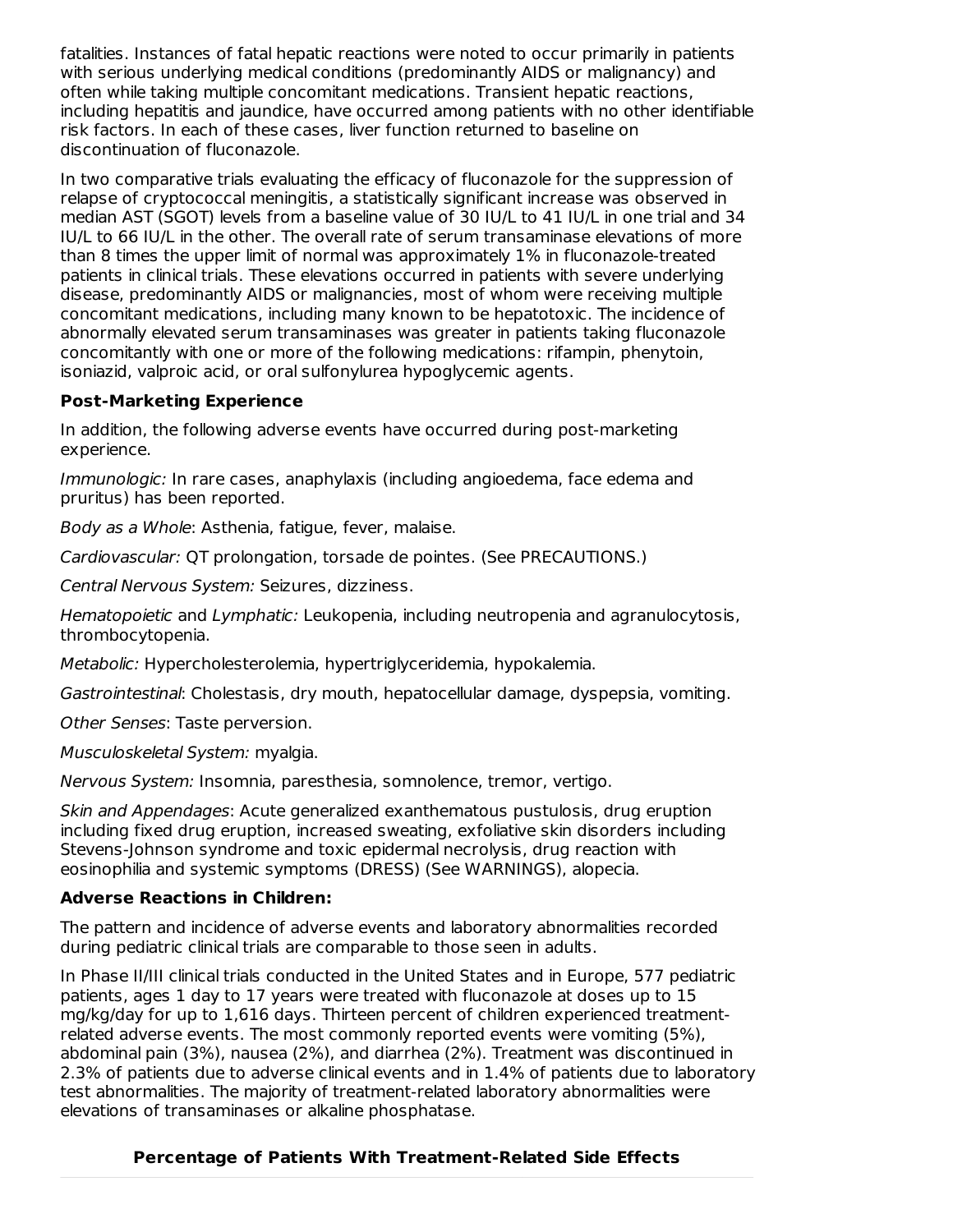|                      | <b>Fluconazole</b><br>$(N=577)$ | <b>Comparative Agents</b><br>$(N=451)$ |
|----------------------|---------------------------------|----------------------------------------|
| With any side effect | 13                              | 9.3                                    |
| Vomiting             | 5.4                             | 5.1                                    |
| Abdominal pain       | 2.8                             | 1.6                                    |
| Nausea               | 2.3                             | 1.6                                    |
| Diarrhea             | 21                              | 22                                     |

# **OVERDOSAGE**

There have been reports of overdose with fluconazole accompanied by hallucination and paranoid behavior.

In the event of overdose, symptomatic treatment (with supportive measures and gastric lavage if clinically indicated) should be instituted.

Fluconazole is largely excreted in urine. A 3-hour hemodialysis session decreases plasma levels by approximately 50%.

In mice and rats receiving very high doses of fluconazole, clinical effects in both species included decreased motility and respiration, ptosis, lacrimation, salivation, urinary incontinence, loss of righting reflex, and cyanosis; death was sometimes preceded by clonic convulsions.

### **DOSAGE AND ADMINISTRATION**

#### **Dosage and Administration in Adults:**

#### **Single Dose**

Vaginal candidiasis: The recommended dosage of fluconazole for vaginal candidiasis is 150 mg as a single oral dose.

#### **Multiple Dose**

SINCE ORAL ABSORPTION IS RAPID AND ALMOST COMPLETE, THE DAILY DOSE OF FLUCONAZOLE IS THE SAME FOR ORAL AND INTRAVENOUS ADMINISTRATION. In general, a loading dose of twice the daily dose is recommended on the first day of therapy to result in plasma concentrations close to steady-state by the second day of therapy.

The daily dose of fluconazole for the treatment of infections other than vaginal candidiasis should be based on the infecting organism and the patient's response to therapy. Treatment should be continued until clinical parameters or laboratory tests indicate that active fungal infection has subsided. An inadequate period of treatment may lead to recurrence of active infection. Patients with AIDS and cryptococcal meningitis or recurrent oropharyngeal candidiasis usually require maintenance therapy to prevent relapse.

Oropharyngeal candidiasis: The recommended dosage of fluconazole for oropharyngeal candidiasis is 200 mg on the first day, followed by 100 mg once daily. Clinical evidence of oropharyngeal candidiasis generally resolves within several days, but treatment should be continued for at least 2 weeks to decrease the likelihood of relapse.

Esophageal candidiasis: The recommended dosage of fluconazole for esophageal candidiasis is 200 mg on the first day, followed by 100 mg once daily. Doses up to 400 mg/day may be used, based on medical judgment of the patient's response to therapy. Patients with esophageal candidiasis should be treated for a minimum of three weeks and for at least two weeks following resolution of symptoms.

Systemic Candida infections: For systemic Candida infections including candidemia, disseminated candidiasis, and pneumonia, optimal therapeutic dosage and duration of therapy have not been established. In open, noncomparative studies of small numbers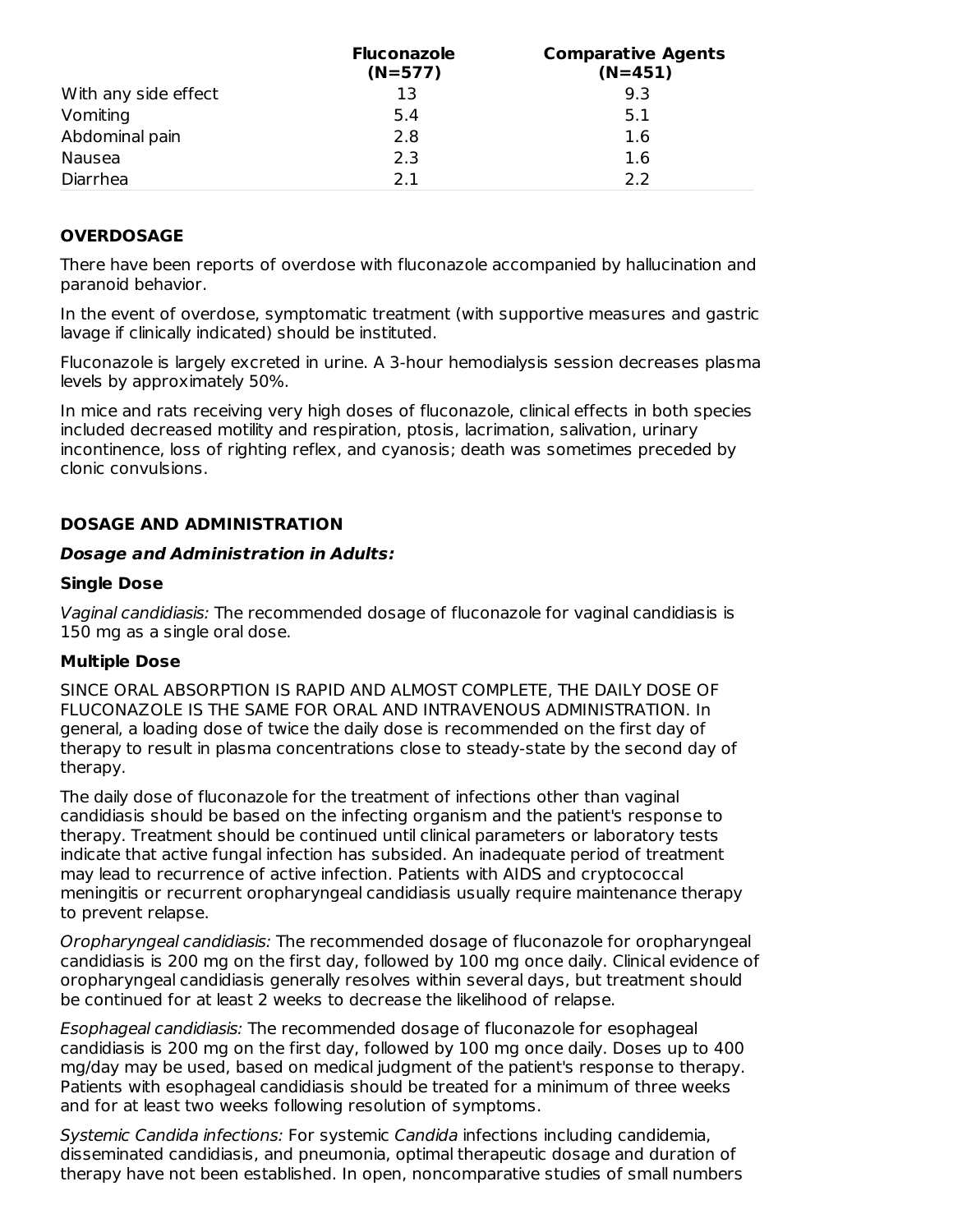of patients, doses of up to 400 mg daily have been used.

Urinary tract infections and peritonitis: For the treatment of Candida urinary tract infections and peritonitis, daily doses of 50 mg to 200 mg have been used in open, noncomparative studies of small numbers of patients.

Cryptococcal meningitis: The recommended dosage for treatment of acute cryptococcal meningitis is 400 mg on the first day, followed by 200 mg once daily. A dosage of 400 mg once daily may be used, based on medical judgment of the patient's response to therapy. The recommended duration of treatment for initial therapy of cryptococcal meningitis is 10 to 12 weeks after the cerebrospinal fluid becomes culture negative. The recommended dosage of fluconazole for suppression of relapse of cryptococcal meningitis in patients with AIDS is 200 mg once daily.

Prophylaxis in patients undergoing bone marrow transplantation: The recommended fluconazole daily dosage for the prevention of candidiasis in patients undergoing bone marrow transplantation is 400 mg, once daily. Patients who are anticipated to have severe granulocytopenia (less than 500 neutrophils cells/mm<sup>3</sup>) should start fluconazole prophylaxis several days before the anticipated onset of neutropenia, and continue for 7 days after the neutrophil count rises above  $1000$  cells/mm<sup>3</sup>.

#### **Dosage and Administration in Children:**

The following dose equivalency scheme should generally provide equivalent exposure in pediatric and adult patients:

| <b>Pediatric Patients</b> | <b>Adults</b>    |  |
|---------------------------|------------------|--|
| 3 mg/kg                   | $100 \text{ mg}$ |  |
| 6 mg/kg                   | $200 \text{ mg}$ |  |
| $12^*$ mg/kg              | 400 mg           |  |

\* Some older children may have clearances similar to that of adults. Absolute doses exceeding 600 mg/day are not recommended.

Experience with fluconazole in neonates is limited to pharmacokinetic studies in premature newborns. (See CLINICAL PHARMACOLOGY.) Based on the prolonged half-life seen in premature newborns (gestational age 26 to 29 weeks), these children, in the first two weeks of life, should receive the same dosage (mg/kg) as in older children, but administered every 72 hours. After the first two weeks, these children should be dosed once daily. No information regarding fluconazole pharmacokinetics in full-term newborns is available.

Oropharyngeal candidiasis: The recommended dosage of fluconazole for oropharyngeal candidiasis in children is 6 mg/kg on the first day, followed by 3 mg/kg once daily. Treatment should be administered for at least 2 weeks to decrease the likelihood of relapse.

Esophageal candidiasis: For the treatment of esophageal candidiasis, the recommended dosage of fluconazole in children is 6 mg/kg on the first day, followed by 3 mg/kg once daily. Doses up to 12 mg/kg/day may be used, based on medical judgment of the patient's response to therapy. Patients with esophageal candidiasis should be treated for a minimum of three weeks and for at least 2 weeks following the resolution of symptoms.

Systemic Candida infections: For the treatment of candidemia and disseminated Candida infections, daily doses of 6 to 12 mg/kg/day have been used in an open, noncomparative study of a small number of children.

Cryptococcal meningitis: For the treatment of acute cryptococcal meningitis, the recommended dosage is 12 mg/kg on the first day, followed by 6 mg/kg once daily. A dosage of 12 mg/kg once daily may be used, based on medical judgment of the patient's response to therapy. The recommended duration of treatment for initial therapy of cryptococcal meningitis is 10 to 12 weeks after the cerebrospinal fluid becomes culture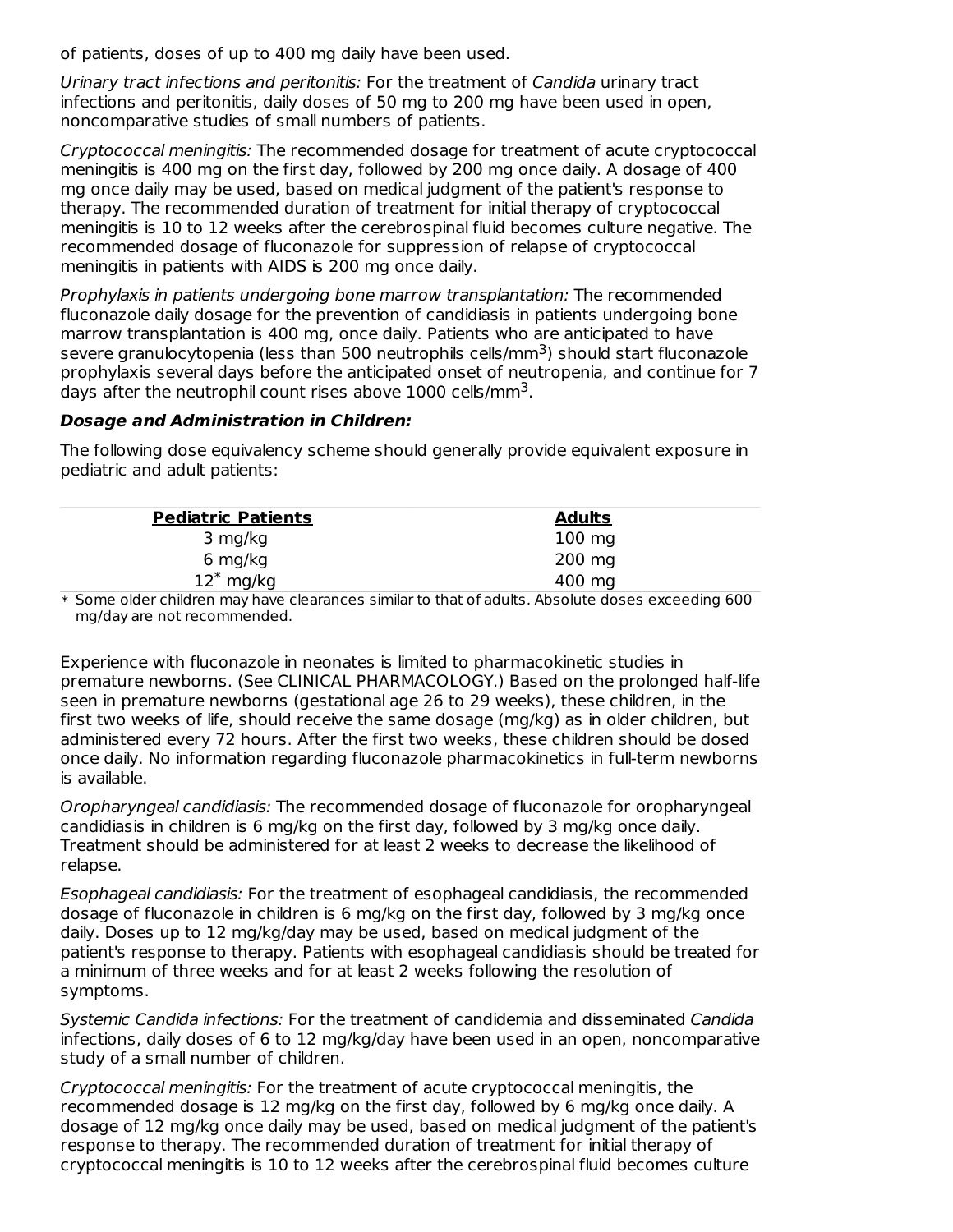negative. For suppression of relapse of cryptococcal meningitis in children with AIDS, the recommended dose of fluconazole is 6 mg/kg once daily.

### **Dosage In Patients With Impaired Renal Function:**

Fluconazole is cleared primarily by renal excretion as unchanged drug. There is no need to adjust single dose therapy for vaginal candidiasis because of impaired renal function. In patients with impaired renal function who will receive multiple doses of fluconazole, an initial loading dose of 50 mg to 400 mg should be given. After the loading dose, the daily dose (according to indication) should be based on the following table:

| <b>Creatinine Clearance (mL/min)</b> | <b>Recommended Dose %</b>    |
|--------------------------------------|------------------------------|
| >50                                  | 100                          |
| $\leq$ 50 (no dialysis)              | 50                           |
| Hemodialysis                         | 100% after each hemodialysis |

Patients on hemodialysis should receive 100% of the recommended dose after each hemodialysis; on non-dialysis days, patients should receive a reduced dose according to their creatinine clearance.

These are suggested dose adjustments based on pharmacokinetics following administration of multiple doses. Further adjustment may be needed depending upon clinical condition.

When serum creatinine is the only measure of renal function available, the following formula (based on sex, weight, and age of the patient) should be used to estimate the creatinine clearance in adults:

Males: Weight (kg)  $\times$  (140 - age)

 $72 \times$  serum creatinine (mg/100 mL)

Females: 0.85 × above value

Although the pharmacokinetics of fluconazole has not been studied in children with renal insufficiency, dosage reduction in children with renal insufficiency should parallel that recommended for adults. The following formula may be used to estimate creatinine clearance in children:

### $K \times$  linear length or height (cm)

serum creatinine (mg/100 mL)

(Where K=0.55 for children older than 1 year and 0.45 for infants.)

### **Administration**

Fluconazole tablets are administered orally. Fluconazole tablets can be taken with or without food.

# **HOW SUPPLIED**

Product: 50090-4864 NDC: 50090-4864-1 30 TABLET in a BOTTLE NDC: 50090-4864-3 2 TABLET in a BOTTLE

# **PATIENT INFORMATION**

### **Fluconazole (floo-KON-a-zole) Tablets USP**

This leaflet contains important information about fluconazole (floo-KON-a-zole) tablets. It is not meant to take the place of your doctor's instructions. Read this information carefully before you take fluconazole tablets. Ask your doctor or pharmacist if you do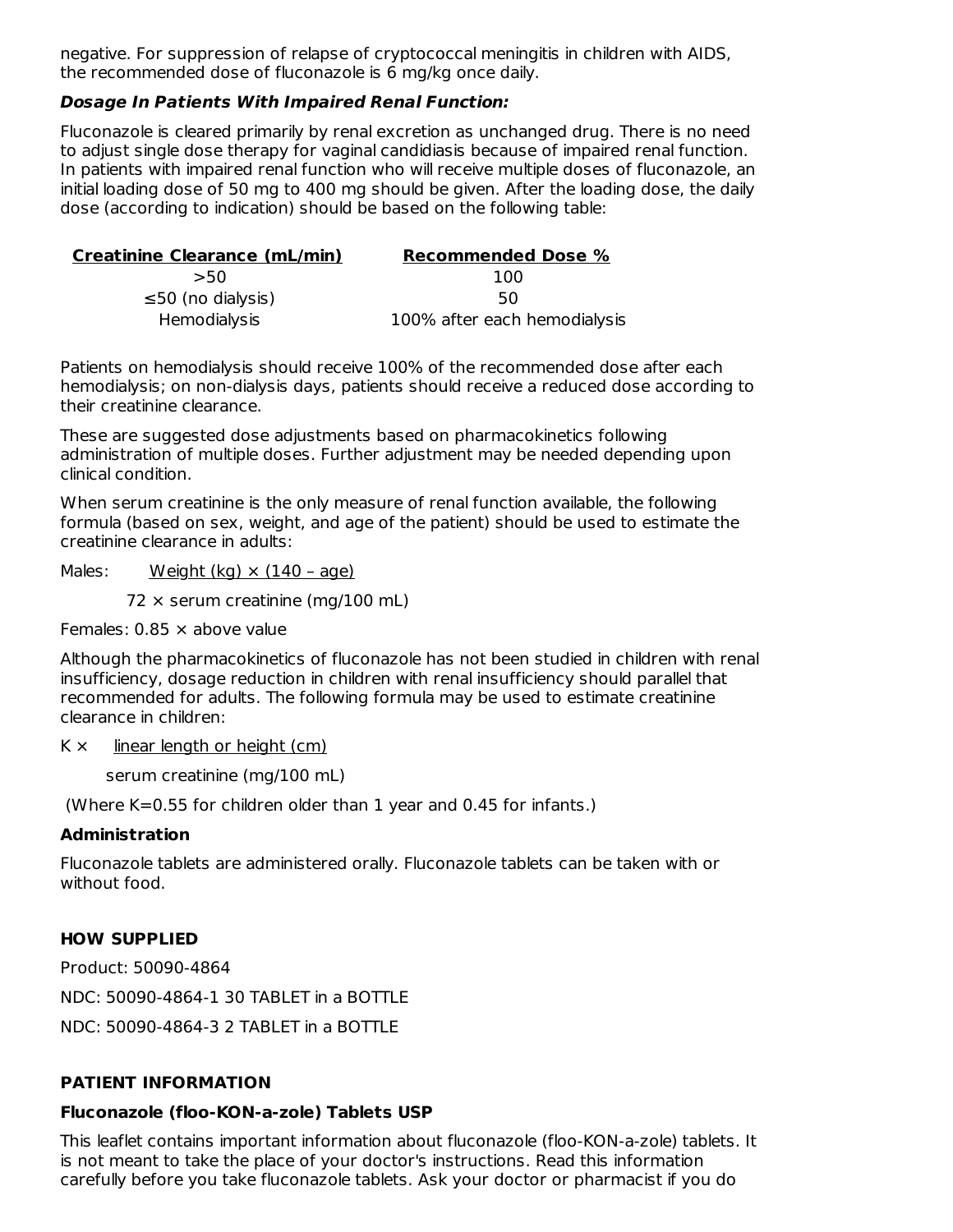carefully before you take fluconazole tablets. Ask your doctor or pharmacist if you do not understand any of this information or if you want to know more about fluconazole tablets.

# **What Are Fluconazole Tablets?**

Fluconazole is a tablet you swallow to treat vaginal yeast infections caused by a yeast called Candida. Fluconazole tablets help stop too much yeast from growing in the vagina so the yeast infection goes away.

Fluconazole tablets are different from other treatments for vaginal yeast infections because it is a tablet taken by mouth. Fluconazole tablets are also used for other conditions. However, this leaflet is only about using fluconazole tablets for vaginal yeast infections. For information about using fluconazole tablets for other reasons, ask your doctor or pharmacist. See the section of this leaflet for information about vaginal yeast infections.

# **What Is a Vaginal Yeast Infection?**

It is normal for a certain amount of yeast to be found in the vagina. Sometimes too much yeast starts to grow in the vagina and this can cause a yeast infection. Vaginal yeast infections are common. About three out of every four adult women will have at least one vaginal yeast infection during their life.

Some medicines and medical conditions can increase your chance of getting a yeast infection. If you are pregnant, have diabetes, use birth control pills, or take antibiotics you may get yeast infections more often than other women. Personal hygiene and certain types of clothing may increase your chances of getting a yeast infection. Ask your doctor for tips on what you can do to help prevent vaginal yeast infections.

If you get a vaginal yeast infection, you may have any of the following symptoms:

- $\bullet$  itching
- a burning feeling when you urinate
- redness
- soreness
- a thick white vaginal discharge that looks like cottage cheese

# **What To Tell Your Doctor Before You Start Fluconazole Tablets?**

Do not take fluconazole tablets if you take certain medicines. They can cause serious problems. Therefore, tell your doctor about all the medicines you take including:

- diabetes medicines such as glyburide, tolbutamide, glipizide
- blood pressure medicines like hydrochlorothiazide, losartan, amlodipine, nifedipine or felodipine
- blood thinners such as warfarin
- cyclosporine, tacrolimus or sirolimus (used to prevent rejection of organ transplants)
- rifampin or rifabutin for tuberculosis
- astemizole for allergies
- phenytoin or carbamazepine to control seizures
- theophylline to control asthma
- cisapride for heartburn
- quinidine (used to correct disturbances in heart rhythm)
- amiodarone (used for treating uneven heartbeats 'arrhythmias')
- amitriptyline or nortriptyline for depression
- pimozide for psychiatric illness
- amphotericin B or voriconazole for fungal infections
- erythromycin for bacterial infections
- olaparib, cyclophosphamide or vinca alkaloids such as vincristine or vinblastine for treatment of cancer
- fentanyl, afentanil or methadone for chronic pain
- halofantrine for malaria
- ibrutinib used for treating blood cancer
- lipid lowering drugs such as atorvastatin, simvastatin, and fluvastatin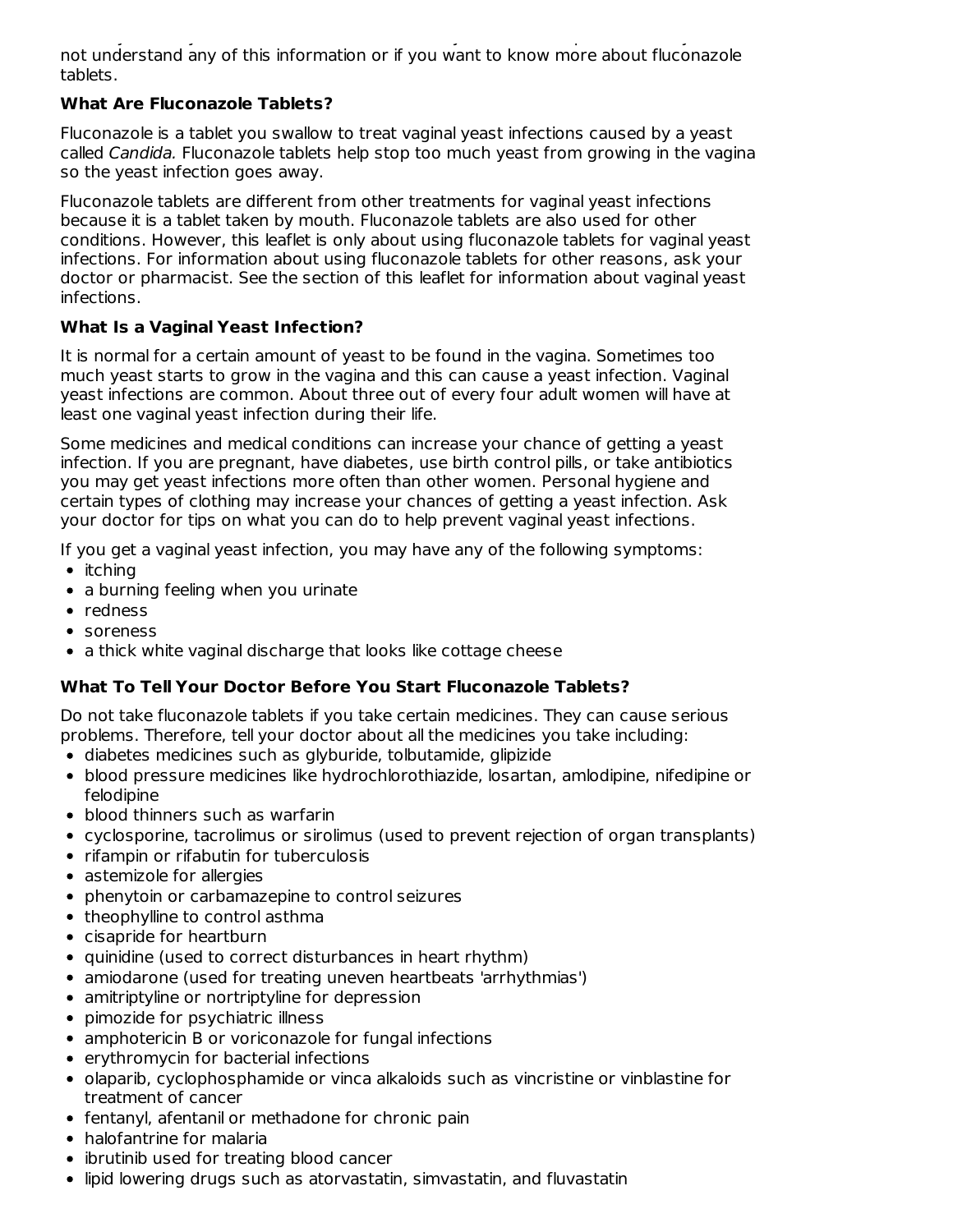- non-steroidal anti-inflammatory drugs including celecoxib, ibuprofen, and naproxen
- prednisone, a steroid used to treat skin, gastrointestinal, hematological or respiratory disorders
- antiviral medications used to treat HIV like saquinavir or zidovudine
- tofacitinib for rheumatoid arthritis
- tolvaptan used to treat hyponatremia (low levels of sodium in your blood) or to slow kidney function decline
- vitamin A nutritional supplement

Since there are many brand names for these medicines, check with your doctor or pharmacist if you have any questions.

- are taking any over-the-counter medicines you can buy without a prescription, including natural or herbal remedies
- have any liver problems.
- have any other medical conditions
- **are pregnant, plan to become pregnant, or think you might be pregnant. Your doctor will discuss whether fluconazole tablets are right for you. Women who can become pregnant should think about using effective birth control while taking fluconazole tablets.**
- are breastfeeding. Fluconazole can pass through breast milk to the baby.
- are allergic to any other medicines including those used to treat yeast and other fungal infections.
- are allergic to any of the ingredients in fluconazole tablets. The main ingredient of fluconazole tablets is fluconazole. If you need to know the inactive ingredients, ask your doctor or pharmacist.

# **Who Should Not Take Fluconazole Tablets?**

To avoid a possible serious reaction, do NOT take fluconazole tablets if you are taking erythromycin, astemizole, pimozide, quinidine, and cisapride (Propulsid $^{\circledR^*}$ ) since it can cause changes in heartbeat in some people if taken with fluconazole tablets.

### **How Should I Take Fluconazole Tablets?**

Take fluconazole tablets by mouth with or without food. You can take fluconazole tablets at any time of the day.

Fluconazole tablets keep working for several days to treat the infection. Generally the symptoms start to go away after 24 hours. However, it may take several days for your symptoms to go away completely. If there is no change in your symptoms after a few days, call your doctor.

### **Just swallow 1 fluconazole tablet to treat your vaginal yeast infection.**

### **What Should I Avoid while Taking Fluconazole Tablets?**

Some medicines can affect how well fluconazole tablets work. Check with your doctor before starting any new medicines within seven days of taking fluconazole tablets.

# **What Are the Possible Side Effects of Fluconazole Tablets?**

Like all medicines, fluconazole tablets may cause some side effects that are usually mild to moderate. The most common side effects of fluconazole tablets are:

- headache
- diarrhea
- nausea or upset stomach
- dizziness
- stomach pain
- changes in the way food tastes

Allergic reactions to fluconazole tablets are rare, but they can be very serious if not treated right away by a doctor. If you cannot reach your doctor, go to the nearest hospital emergency room. Signs of an allergic reaction can include shortness of breath;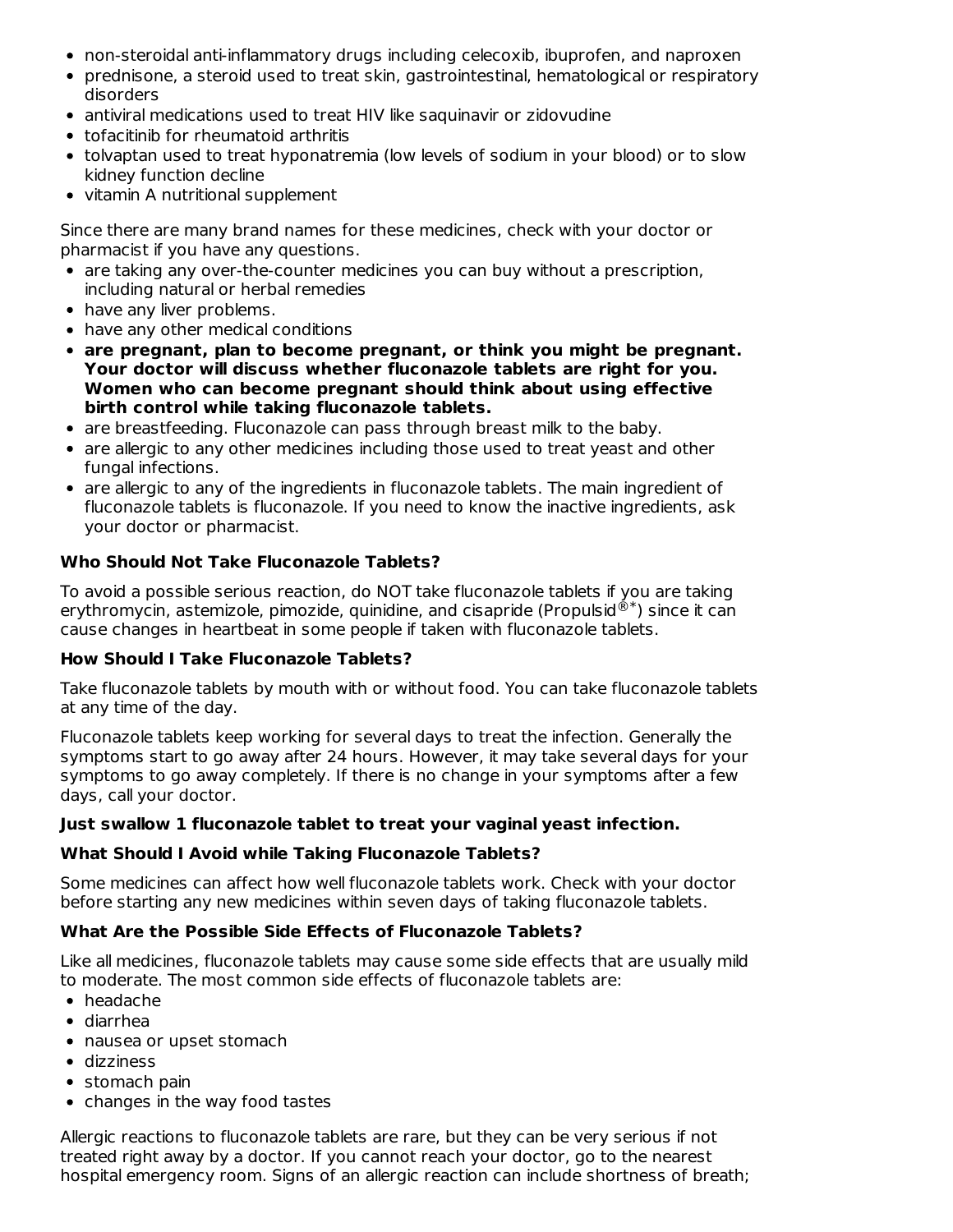coughing; wheezing; fever; chills; throbbing of the heart or ears; swelling of the eyelids, face, mouth, neck, or any other part of the body; or skin rash, hives, blisters or skin peeling.

Tell your doctor or pharmacist if you experience skin rash, fever, swollen glands, increase in a type of white blood cell (eosinophilia), and inflammation of internal organs (liver, lungs, heart, kidneys, and large intestine) as they may be signs of a hypersensitivity reaction (Drug Reaction or rash with Eosinophilia and Systemic Symptoms (DRESS)).

Fluconazole tablets have been linked to rare cases of serious liver damage, including deaths, mostly in patients with serious medical problems. Call your doctor if your skin or eyes become yellow, your urine turns a darker color, your stools (bowel movements) are light-colored, or if you vomit or feel like vomiting or if you have severe skin itching.

In patients with serious conditions such as AIDS or cancer, rare cases of severe rashes with skin peeling have been reported. Tell your doctor right away if you get a rash while taking fluconazole tablets.

Fluconazole tablets may cause other less common side effects besides those listed here. If you develop any side effects that concern you, call your doctor. For a list of all side effects, ask your doctor or pharmacist.

Cases of reversible adrenal insufficiency have been reported with fluconazole tablets. Tell your doctor is you experience chronic, or long lasting fatigue, muscle weakness, loss of appetite, weight loss or abdominal pain.

### **Call your doctor for medical advice about side effects. You may report side effects to FDA at 1- 800-FDA-1088.**

### **What to Do For an Overdose**

In case of an accidental overdose, call your doctor right away or go to the nearest emergency room.

# **How to Store Fluconazole Tablets**

Keep fluconazole tablets and all medicines out of the reach of children.

# **General Advice about Prescription Medicines**

Medicines are sometimes prescribed for conditions that are mentioned in patient information leaflets. Do not use fluconazole tablets for a condition for which it was not prescribed. Do not give fluconazole tablets to other people, even if they have the same symptoms you have. It may harm them.

This leaflet summarizes the most important information about fluconazole tablets. If you would like more information, talk with your doctor. You can ask your pharmacist or doctor for information about fluconazole tablets that is written for health professionals.

Please address medical inquiries to, (MedicalAffairs@zydususa.com) Tel.: 1-877-993- 8779.

\*The brand names mentioned are registered trademarks of their respective manufacturers.

# **Manufactured by:**

Cadila Healthcare Ltd., India

### **Distributed by:**

# **Zydus Pharmaceuticals** (**USA) Inc.**

Pennington, NJ 08534

Rev.: 09/20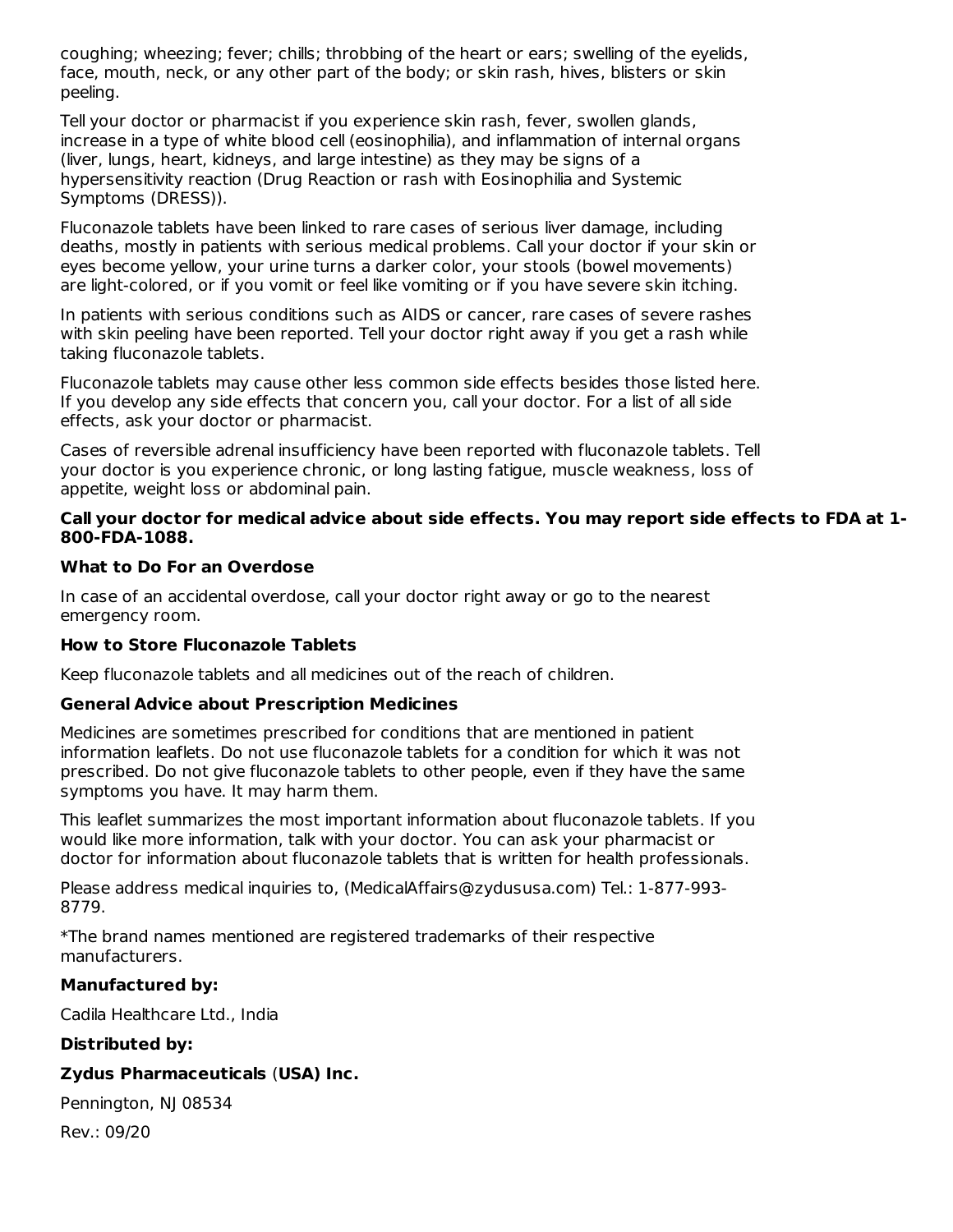# **fluconazole**

L

| LOT<br><b>FLUCONAZOLE</b><br>200 MG<br><b>EACH TABLET CONTAINS:</b><br>FLUCONAZOLE USP  200 MG.<br>STORE AT 68 TO 77 DEGREES F<br><b>30 TABLETS</b> | <b>DOCKFUMMENT</b> |  |                       | NDC 50090-4864-1<br>^^ Medicate 5464-1<br>Product No. 5730-1 |  |
|-----------------------------------------------------------------------------------------------------------------------------------------------------|--------------------|--|-----------------------|--------------------------------------------------------------|--|
|                                                                                                                                                     |                    |  |                       |                                                              |  |
|                                                                                                                                                     |                    |  |                       |                                                              |  |
|                                                                                                                                                     |                    |  |                       |                                                              |  |
|                                                                                                                                                     |                    |  |                       |                                                              |  |
| fication Solutions<br>≋<br>e. IL 60048                                                                                                              |                    |  | <b>HEALTHCARE LTD</b> |                                                              |  |

|                | <b>FLUCONAZOLE</b><br>fluconazole tablet        |                           |                                                                |                              |                                |                          |                                     |
|----------------|-------------------------------------------------|---------------------------|----------------------------------------------------------------|------------------------------|--------------------------------|--------------------------|-------------------------------------|
|                | <b>Product Information</b>                      |                           |                                                                |                              |                                |                          |                                     |
|                | <b>Product Type</b>                             |                           | <b>HUMAN PRESCRIPTION</b><br><b>DRUG</b>                       | <b>Item Code</b><br>(Source) |                                | 1140)                    | NDC:50090-4864(NDC:70710-           |
|                | <b>Route of Administration</b>                  |                           | ORAL                                                           |                              |                                |                          |                                     |
|                | <b>Active Ingredient/Active Moiety</b>          |                           |                                                                |                              |                                |                          |                                     |
|                |                                                 |                           | <b>Ingredient Name</b>                                         |                              |                                | <b>Basis of Strength</b> | <b>Strength</b>                     |
|                |                                                 |                           | FLUCONAZOLE (UNII: 8VZV102JFY) (FLUCONAZOLE - UNII:8VZV102JFY) |                              | <b>FLUCONAZOLE</b>             |                          | 200 mg                              |
|                |                                                 |                           |                                                                |                              |                                |                          |                                     |
|                | <b>Inactive Ingredients</b>                     |                           |                                                                |                              |                                |                          |                                     |
|                |                                                 |                           | <b>Ingredient Name</b>                                         |                              |                                |                          | <b>Strength</b>                     |
|                |                                                 |                           | <b>ANHYDROUS DIBASIC CALCIUM PHOSPHATE (UNII: L11K75P92J)</b>  |                              |                                |                          |                                     |
|                |                                                 |                           | MICROCRYSTALLINE CELLULOSE (UNII: OP1R32D61U)                  |                              |                                |                          |                                     |
|                | <b>CROSCARMELLOSE SODIUM (UNII: M28OL1HH48)</b> |                           |                                                                |                              |                                |                          |                                     |
|                | <b>FD&amp;C RED NO. 40 (UNII: WZB9127XOA)</b>   |                           |                                                                |                              |                                |                          |                                     |
|                | MAGNESIUM STEARATE (UNII: 70097M6I30)           |                           |                                                                |                              |                                |                          |                                     |
|                | POVIDONE K30 (UNII: U725QWY32X)                 |                           |                                                                |                              |                                |                          |                                     |
|                |                                                 |                           |                                                                |                              |                                |                          |                                     |
|                | <b>Product Characteristics</b>                  |                           |                                                                |                              |                                |                          |                                     |
|                | Color                                           | PINK (light pink to pink) |                                                                | <b>Score</b>                 |                                |                          | no score                            |
|                | <b>Shape</b>                                    | OVAL (modified oval)      |                                                                | <b>Size</b>                  |                                |                          | 12mm                                |
|                | Flavor                                          |                           |                                                                | <b>Imprint Code</b>          |                                |                          | 1140                                |
|                | <b>Contains</b>                                 |                           |                                                                |                              |                                |                          |                                     |
|                |                                                 |                           |                                                                |                              |                                |                          |                                     |
|                | <b>Packaging</b>                                |                           |                                                                |                              |                                |                          |                                     |
| #              | <b>Item Code</b>                                |                           | <b>Package Description</b>                                     |                              | <b>Marketing Start</b><br>Date |                          | <b>Marketing End</b><br><b>Date</b> |
| 1              | NDC:50090-<br>4864-1                            | Product                   | 30 in 1 BOTTLE; Type 0: Not a Combination                      | 01/23/2020                   |                                |                          |                                     |
| $\overline{2}$ | NDC:50090-<br>4864-3                            | Product                   | 2 in 1 BOTTLE; Type 0: Not a Combination                       | 01/23/2020                   |                                |                          |                                     |
|                |                                                 |                           |                                                                |                              |                                |                          |                                     |